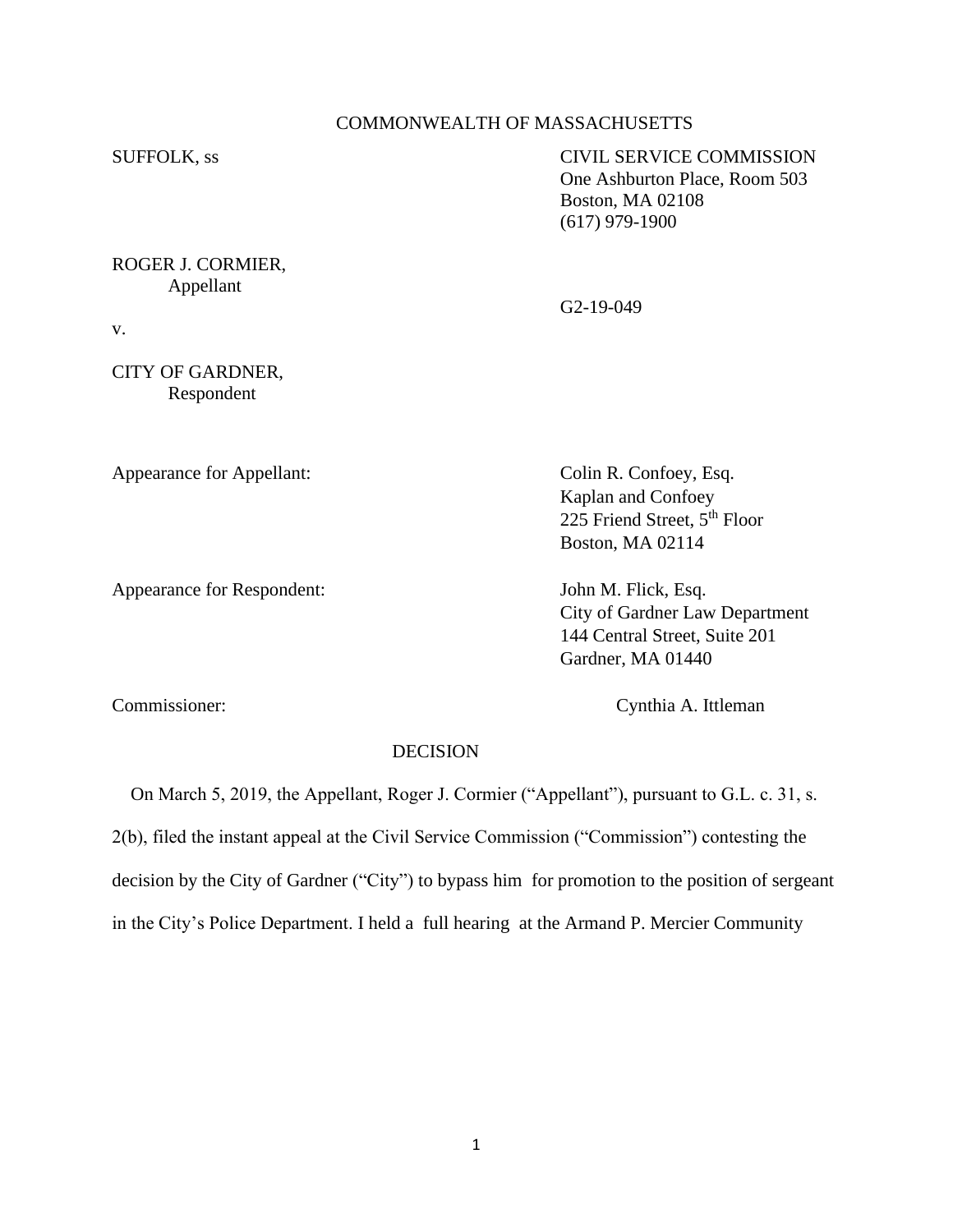Center in Lowell, MA, on May 13, 2019.<sup>1</sup> The hearing was digitally recorded and both parties received a CD of the proceedings.<sup>2</sup>

## **FINDINGS OF FACT**

The Parties together submitted twenty-one (21) Exhibits without objection. The Appellant submitted three (3) Exhibits to which the City objected, and the City submitted one (1) Exhibit to which the Appellant objected. One additional Exhibit was ordered produced by the Respondent and was filed post-hearing with the Commission. Specifically, the Respondent was ordered to produce transcribed notes of Police Chief Neil Erickson's interview notes, as his original, handwritten notes were illegible. Based on the documents submitted, the testimony of the following witnesses:

# *For the City of Gardner:*

- Mayor Mark Hawke
- Deputy Chief James Trifiro
- Chief Neil Erickson (Retired)
- Chief Richard Braks

# *For the Appellant:*

- Deputy Chief John Bernard (Retired)
- Patrol Officer John Smith
- Patrol Officer Roger Cormier, Appellant

<sup>&</sup>lt;sup>1</sup> The Standard Adjudicatory Rules of Practice and Procedure, 801 CMR ss. 1.00, *et seq.*, apply to adjudications before the Commission with Chapter 31 or any Commission rules taking precedence.

<sup>&</sup>lt;sup>2</sup> If there is a judicial appeal of this decision, the plaintiff in the judicial appeal is obligated to supply the court with a transcript of this hearing to the extent that he wishes to challenge the decision as unsupported by substantial evidence, arbitrary and capricious, or an abuse of discretion. In such cases, this CD should be used by the plaintiff in the judicial appeal to transcribe the recording into a written transcript.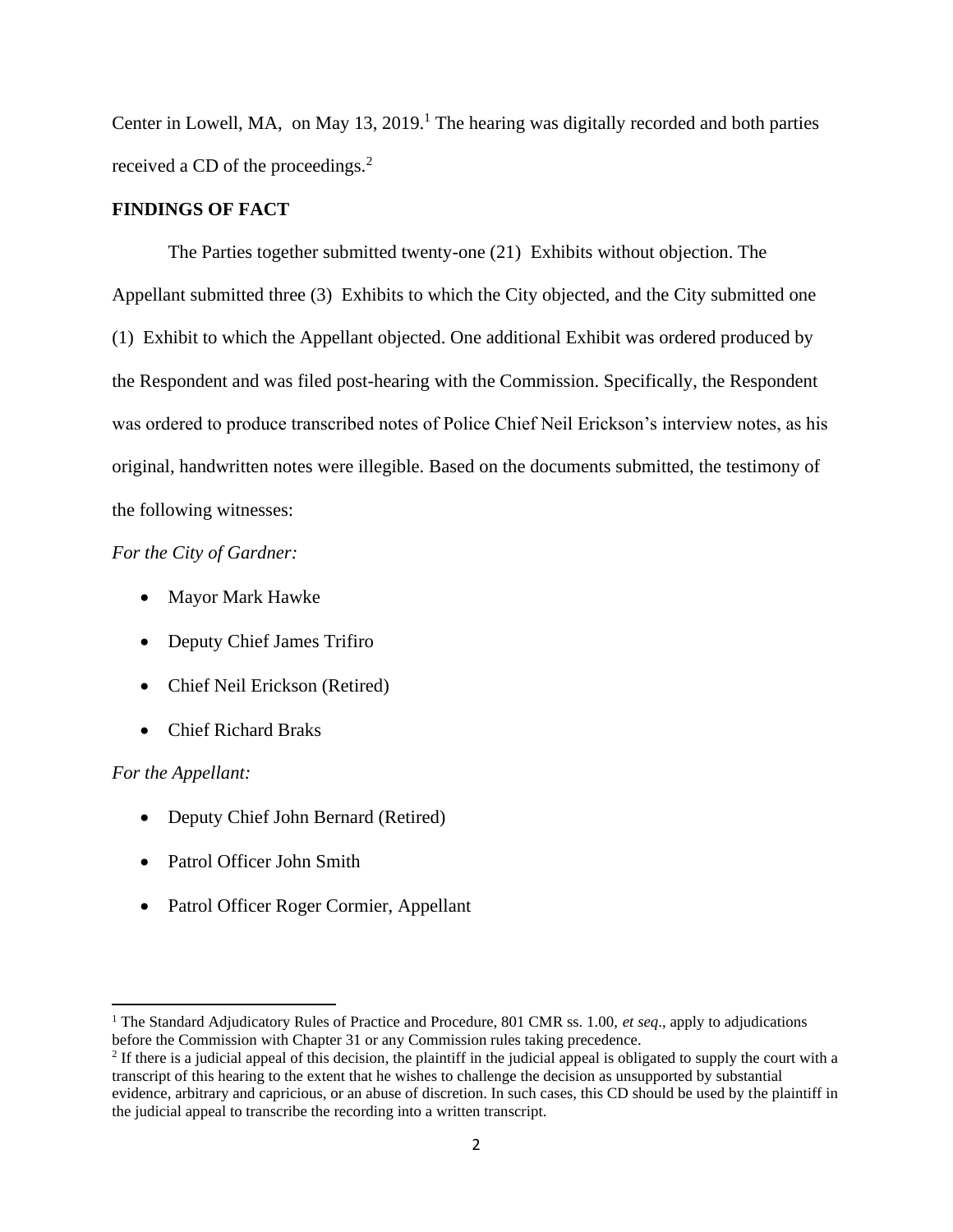and taking administrative notice of all matters filed in the case; pertinent statutes, regulations, policies, stipulations and reasonable inferences from credible evidence; a preponderance of the evidence establishes the following:

- 1. The Gardner Police Department ("Department") has approximately forty-one (41) employees including: one (1) Police Chief; two (2) Deputy Chiefs; two (2) Lieutenants; (5) Sergeants; four (4) Detectives; and nineteen (19) police officers. (City of Gardner website www.gardner-ma.gov)
- 2. The Mayor of Gardner serves as the Appointing Authority for all appointments and promotions in the Police Department and the City Council confirms the appointment. Mayor Mark Hawke ("Mayor Hawke") testified at the hearing of this appeal that he relies very heavily on the recommendation of the Police Chief regarding which candidate to appoint or promote. (Testimony of Mayor Mark Hawke).

#### *Fall 2015 Civil Service Sergeant's Promotional Exam*

- 3. In the Fall of 2015, the Appellant took the Civil Service Sergeant Promotional Examination. The Appellant received a score of 80. (Testimony of Appellant).
- 4. The state's Human Resource Division created a list of eligible candidates for promotion to Sergeant for the Gardner Police Department. The Appellant was ranked first on this list of two and Officer L was second on the list. (Ex. 5 and Testimony of Appellant).
- 5. No certifications were generated from this eligible list because there were no promotions to fill, according to an Affidavit of Debra A. Pond, Director of Human Resources for the City of Gardner. (Ex. 5A and 6).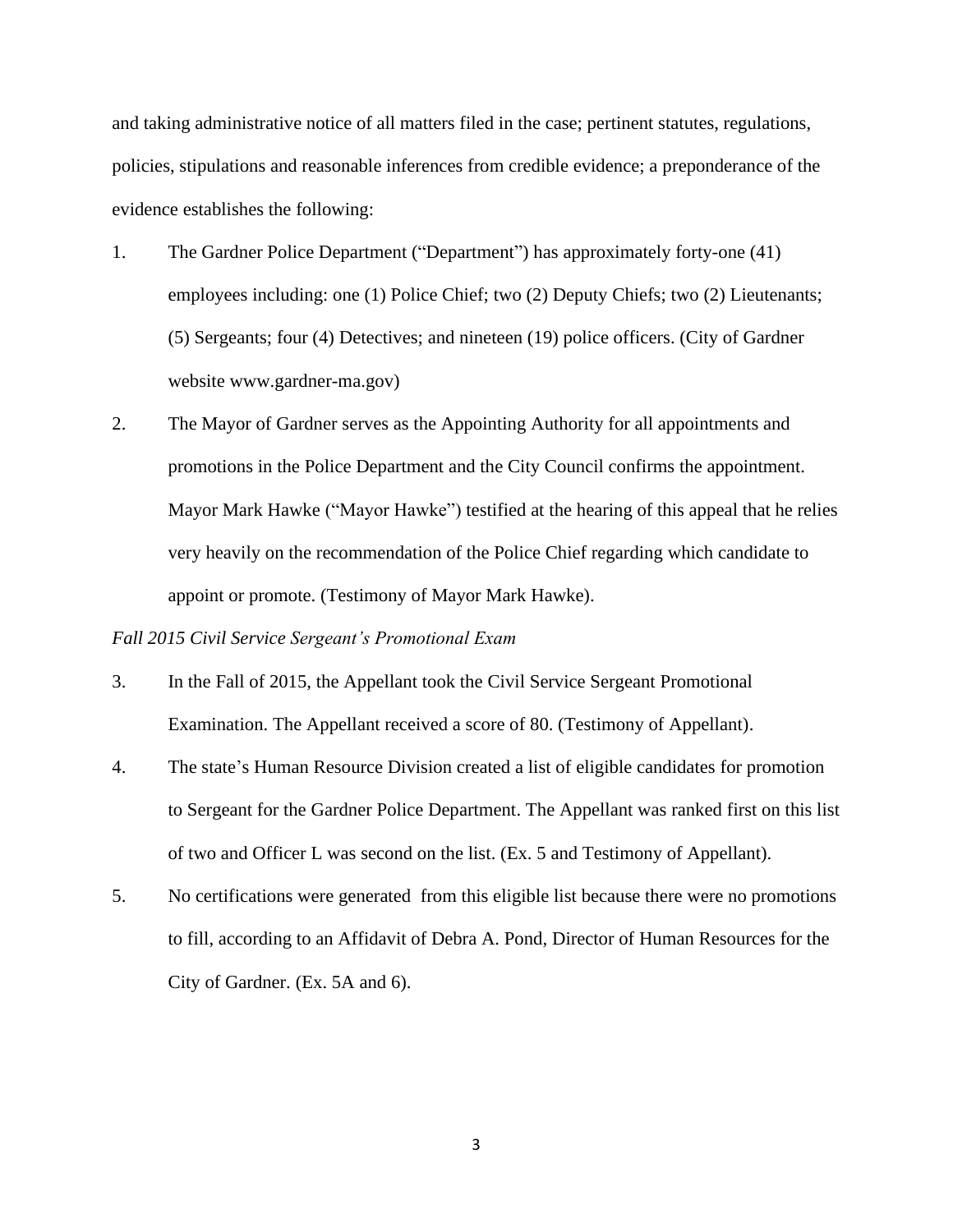# *Fall 2016 Civil Service Sergeant's Promotional Exam*

- 6. Chief Neil Erickson called for another promotional examination for the ranks of Sergeant and Lieutenant during the month of August 2016. The Appellant spoke to Chief Erickson on August 24, 2016, questioning his decision to call for another examination. The Appellant recalled the Chief explaining that he did so because he wants the officers to get better at taking the exams so they can pass.3 They discussed the list and the Chief told him that he does not have to take the exam again because he is on an active list. (Testimony of Appellant).
- 7. On or about October 5, 2016, the Appellant took the Civil Service Sergeant Promotional Examination again and received a score of 81.4 Another eligible list was created by HRD. The Appellant was ranked first on the list of two candidates. (Ex. 5B & 6 and Testimony of Appellant).
- 8. No certifications were generated from this eligible list either because there were no promotions to fill, according to the Affidavit of Affidavit of Debra A. Pond, Director of Human Resources for the City of Gardner. (Ex. 5B and 6).

## *Fall 2017 Civil Service Sergeant Promotional Examination*

9. During the summer of 2017, Chief Erickson called for another promotional examination for the rank of sergeant and lieutenant. In a July 10, 2017 email, the Chief also announced to the Department that "we [are] going to start having Oral Boards for part of

<sup>&</sup>lt;sup>3</sup> The Appellant testified that back in 2014, the Chief called for a promotional exams for Sergeant and Lieutenant on the basis that he may retire in 2015. The Appellant and two (2) sergeants took the Lieutenant's Exam. The Appellant and four (4) other patrol officers took the Sergeant Exam. Every single person failed both examinations. The Chief did not retire in 2015, as initially anticipated. He retired in December 2018. The Appellant noted that the test costs \$250 every time he takes it and that he does believe people get better at the exam by taking it multiple times, they get better by studying. (Testimony of Appellant).

<sup>&</sup>lt;sup>4</sup> The Appellant also took the Lieutenant's Promotional Exam in the Fall of 2016, along with two sergeants. Everyone failed the lieutenant's exam.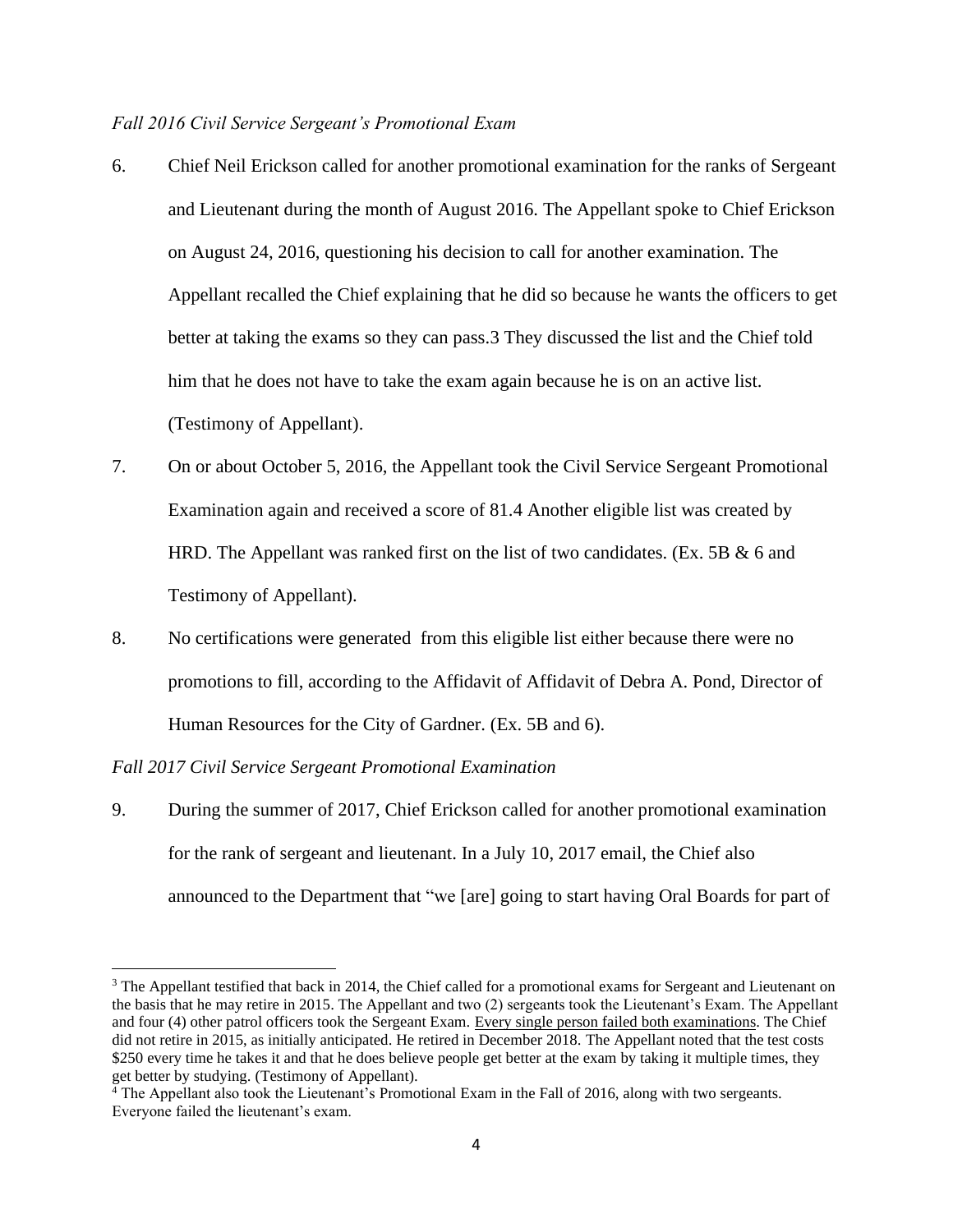the selection process for advancement starting this series of exams. That will allow for a better process in selection." (Testimony of Appellant and Ex. 8).

- 10. This civil service promotional examination was administered during the Fall of 2017. The Appellant took the Lieutenant's Exam<sup>5</sup> but did not elect to take the Fall 2017 Sergeant Exam since he had already scored an 81 on the 2016 examination and he knew that his score was good through February 1, 2019. (Testimony of Appellant).
- 11. The Fall 2017 Exam resulted in a new eligible list for Sergeant. On the Sergeant's list, the Appellant was tied for first with then-Detective A (both with a score of 81). Officer L was second on the list. Officer W was ranked third on the list. (Ex. 5C).
- 12. By letter dated January 15, 2019, Gardner Mayor Mark Hawke, the Appointing Authority, notified the Appellant that he was bypassing him for promotion to the rank of sergeant. The bypass letter details that Officer L, who was ranked second, was chosen for the promotion. This bypass letter indicated that the Appellant was not selected for the following negative reasons:
	- As noted above, after the panel interviews Officer Cormier was identified as the fourth candidate for promotion selection.
	- Over the course of Officer Cormier's employment with the Gardner Police Department, he has been verbally critical of superior officers and Department administration.
	- Officer Cormier has been insubordinate with Department Supervisors, with one such incident resulting in a written warning being placed in his file. (Ex. 2)
- 13. The January 15, 2019 bypass letter also indicated that Officer L was chosen for the position of Sergeant for the following positive reasons:
	- He has a Bachelor's Degree in Criminal Justice.

<sup>5</sup> The Appellant tied for first on the Fall 2017 Lieutenant's Examination. Sgt. M., who also took the exam, was ultimately promoted to Lieutenant. The Appellant did not file a bypass appeal because he was not bypassed, as he was tied on the list with the chosen candidate.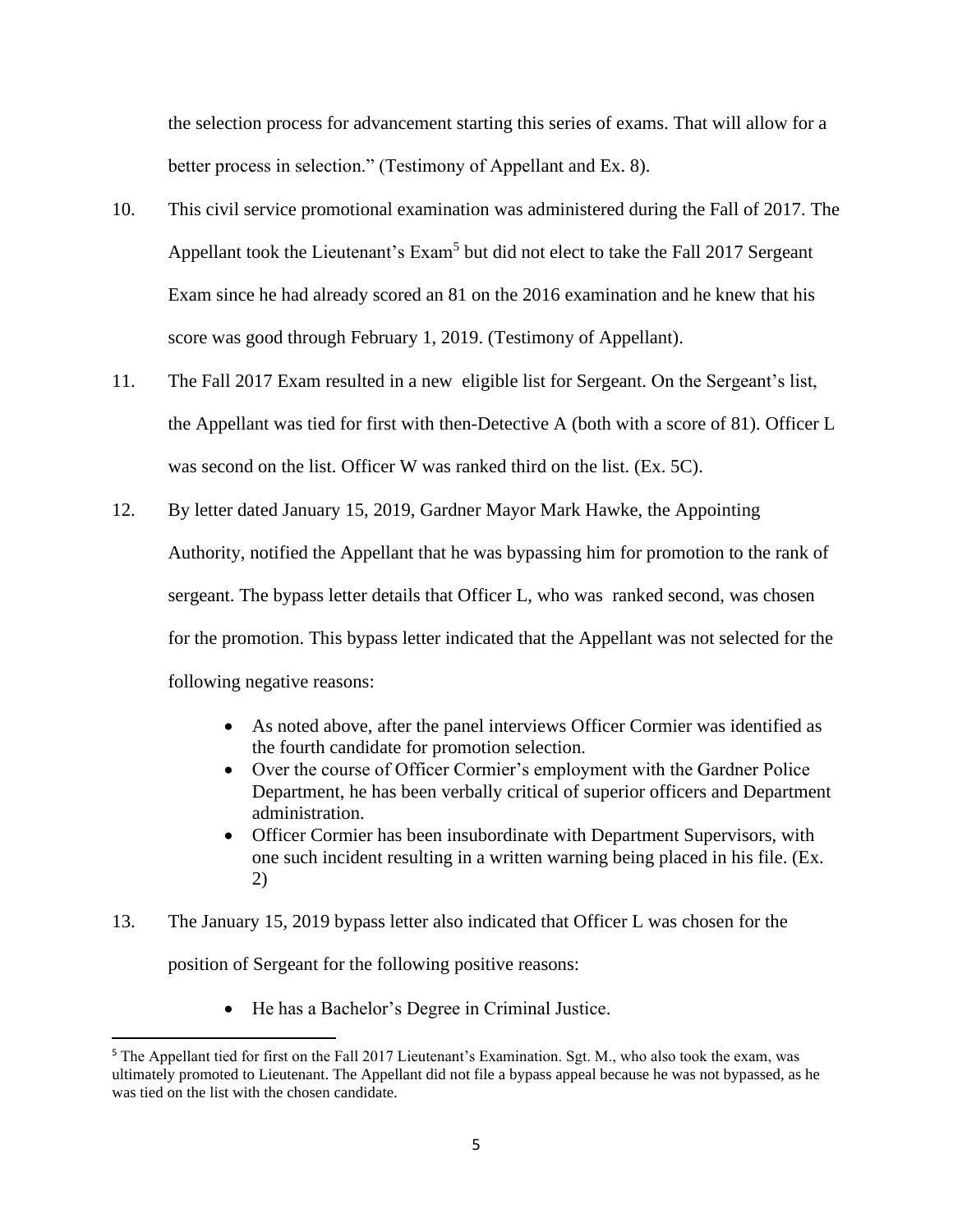- He has worked as a police officer with the City of Gardner Police Department for more than eight (8) years.
- Over the course of his employment with the City, he has exhibited strong communication skills, as well as flexibility to deal with the public in a positive manner.
- There are no disciplinary actions in Officer L's disciplinary file
- After completing the interview process and reviewing each candidate's responses, the candidates were ranked in order of hire preference as follows:
	- 1. Then-Detective A
	- **2. Officer L**
	- 3. Officer W
	- 4. Appellant (Ex. 2)
- 14. By letter dated January 20, 2019, Mayor Hawke, the Appointing Authority, notified

the Appellant that the Mayor was bypassing him for another vacancy for the position of

Sergeant.<sup>6</sup> The bypass letter details that Officer W, who was third on the list, was chosen

for the promotion. This bypass letter indicated that the Appellant was "the first candidate

on the certification…." The Appellant was not selected for the following reasons:

- As noted above, after the panel interviews Officer Cormier was identified as the fourth candidate for promotion selection.
- Over the course of Officer Cormier's employment with the Gardner Police Department, he has been verbally critical of superior officers and Department administration.
- Officer Cormier has been insubordinate with Department Supervisors, with one such incident resulting in a written warning being placed in his file. The most recent disciplinary incident occurred on or about December 13, 2018, resulting in a verbal warning. (Ex. 3)
- 15. The January 25, 2019 bypass letter indicated that Officer W was chosen for the position

of Sergeant for the following positive reasons:

- He has taken several classes towards an Associate's degree in criminal justice.
- He has worked as a police officer with the City of Gardner Police Department for more than six (6) years.
- Over the course of his employment with the City, he has exhibited strong communication skills, as well as flexibility to deal with the public in a positive manner.

<sup>&</sup>lt;sup>6</sup> There were two vacancies within a short time of each other. The Appellant was bypassed for both sergeant vacancies by lower ranked candidates.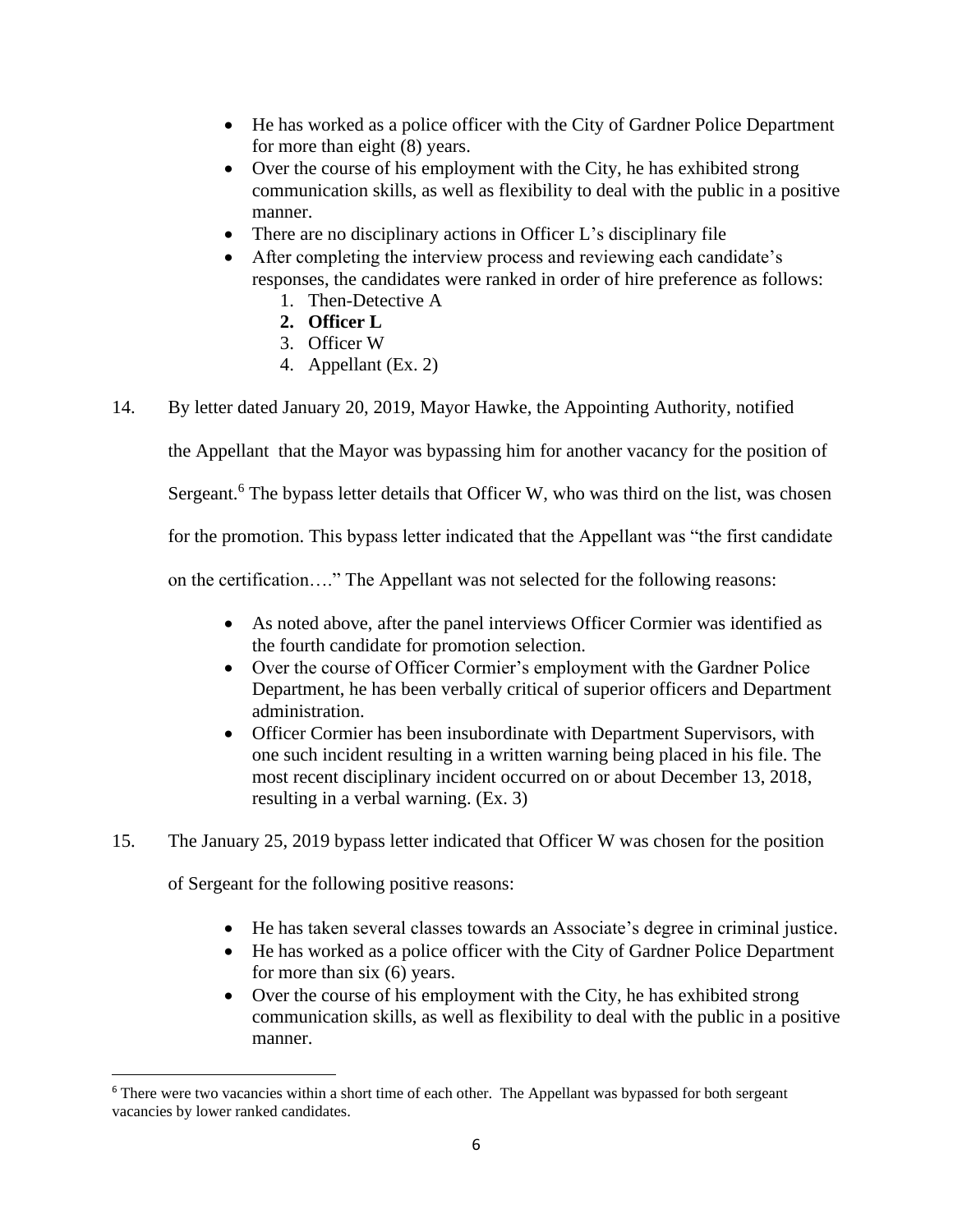- There are no disciplinary actions in Officer W's disciplinary file.
- After completing the interview process and reviewing each candidate's responses, the candidates were ranked in order of hire preference as follows:
	- 1. Then-Detective A
	- 2. Officer L
	- **3. Officer W**
	- 4. Appellant(Ex. 3)

# *Background of the Appellant*

- 16. Richard J. Cormier ("Appellant") was born and raised in Gardner, MA, graduating from Gardner High School in 1987. He attended Mt. Wachusett Community College from 1988-1992 and obtained an Associate degree in Electronic Engineering Technology. (Testimony of Appellant and Ex. 7).
- 17. The Appellant was appointed a Patrol Officer for the Gardner Police Department ("Department") on February 20, 1995 and has been so employed for twenty-four (24 years). During his tenure at the Department, he has served in two (2) specialty assignments – Community Policing for a year and a half (1.5) and Foot Patrol for two (2) years. He has also served as Officer in Charge ("OIC") on eight (8) occasions. (Testimony of Appellant). The Appellant has not undergone or sought any additional training as a Gardner Police Officer, other than mandatory in-service training. (Testimony of Chief Erickson and Dep. Chief Braks).
- 18. Within the Appellant's Personnel File at the Department, there are numerous letters sent to the Chief of Police commending the Appellant and his fellow officers for their police work throughout his time at the Department. Some of the quotes from the letters are as follows:
	- In 2001, a woman and her husband noted "what a kind, considerate, helpful officer." The Appellant was "just so wonderful to him." Further, she stated, "He's certainly a credit to the uniform he wears." (Ex. 23)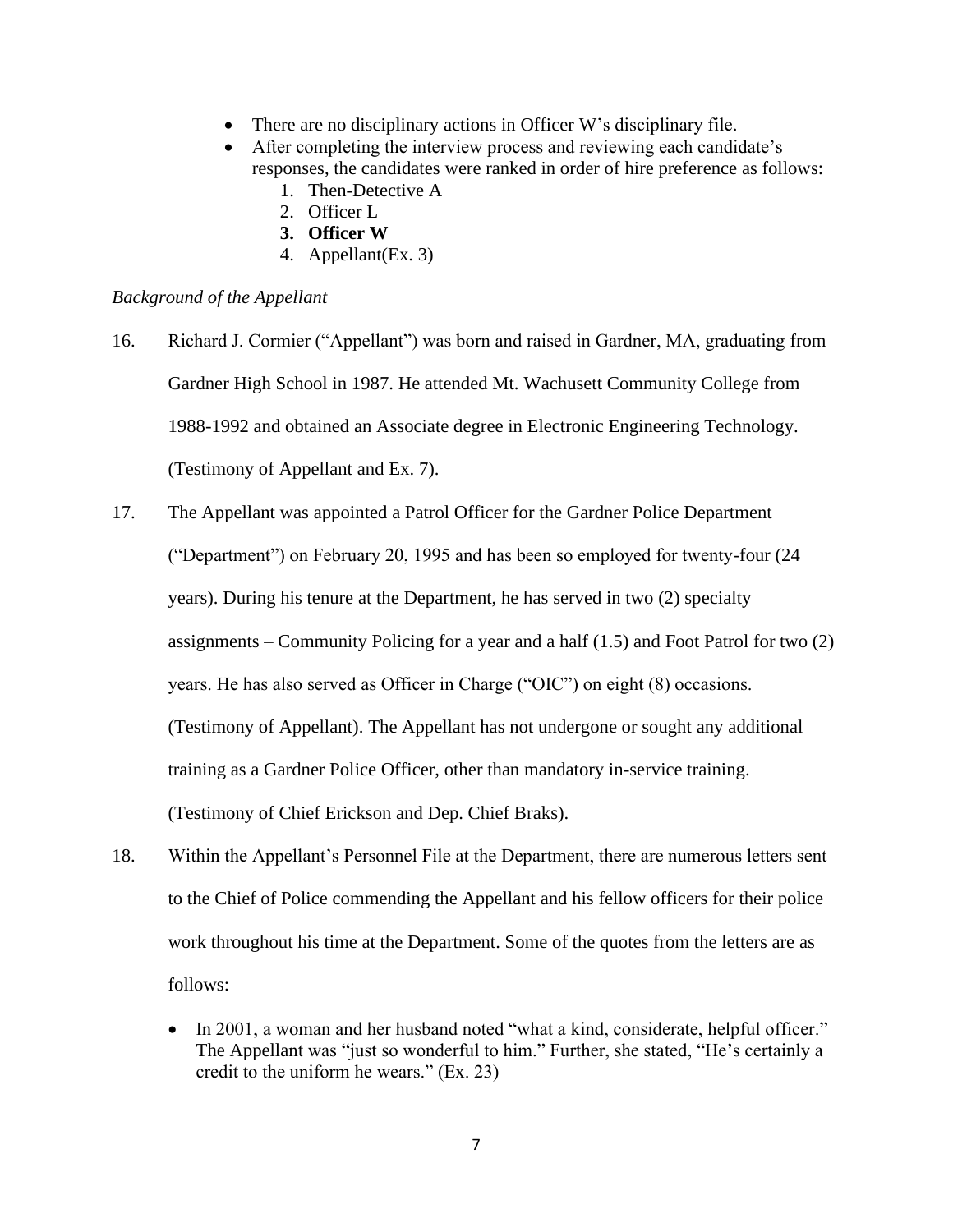- In 2008, the branch manager of a bank that had been robbed, who was also a City Councilor at the time, commended the officers for their expedited reaction to the situation and how they interacted with the staff and. He extended his gratitude to the officers and noted that he is proud to have the Gardner police protect his own family. Chief Erickson handwrote on the note, "Great work everyone. Thanks." (Ex. 23).
- In another letter sent in 2012, a mother wrote of her adult son who was found by the Appellant and his fellow officers after an overdose, who survived. The mother wrote to the Appellant and the other officers, "[T]hank you for giving our son back." Chief Neil Erickson noted on the letter, "I hope everyone reads this. I think this is the moment everyone strives to accomplish... Great job. Great teamwork." (Ex. 23).
- 19. Also included in the Appellant's personnel file are four (4) official Commendations

(1997-1998) by then-Chief Cronin, each of which commended the Appellant for his hard

work, professionalism, and the pride he brings upon the Department. (Ex. 23)

- 20. As for the Appellant's disciplinary history at the Gardner Police Department:
	- On June 8, 2011, the Appellant was suspended for two (2) days for insubordination (argumentative with Sergeant Czasnowski with regards to writing a report) and for arriving late to three (3) police details and becoming argumentative and demeaning towards Sergeant Trifiro when confronted about his tardiness. When confronted, the Appellant told Sergeant Trifiro that he was on a "power trip" and that he was "only an acting sergeant." The Appellant said that "if this was going to be the type of working relationship they were going to have, he wasn't going to be a happy camper." He was ordered to send an email to the Deputy Chief and Sergeant Trifiro, about the reason for being tardy. The Appellant remained defiant and said that he would only send it to the Deputy Chief and not the Sergeant and that he would only write the email because he had to, not because he wanted to. The disciplinary notice, written by Chief Erickson acknowledges that the Appellant admitted to his behavior and that he appreciated his honesty. The Chief indicated that the original discipline was for five (5) days, but he only imposed two (2) days because of his honesty. The January 15, 2018 bypass letter refers to this instance of discipline in 2011 as a "written warning" when indeed, it was a suspension.<sup>7</sup> (Exs. 2 and 17).
	- A written internal affairs report filed by Deputy Chief Braks indicates that, on December 13, 2018, the Appellant violated *Rule 6.3* -*Courtesy* and violation of *General Order on Dispatcher Access*. The Appellant entered the dispatch area to discuss an issue he had with the dispatch team, in violation of the General Order established in April 2018. The Appellant admits he got "a little heated" during the conversation. He was directed from the dispatch area by his supervisor. The

<sup>7</sup> Although Exhibit 17 references a two (2) day suspension, Chief Neil Erickson testified that he believed that the suspension was reduced from two (2) days to one (1) day.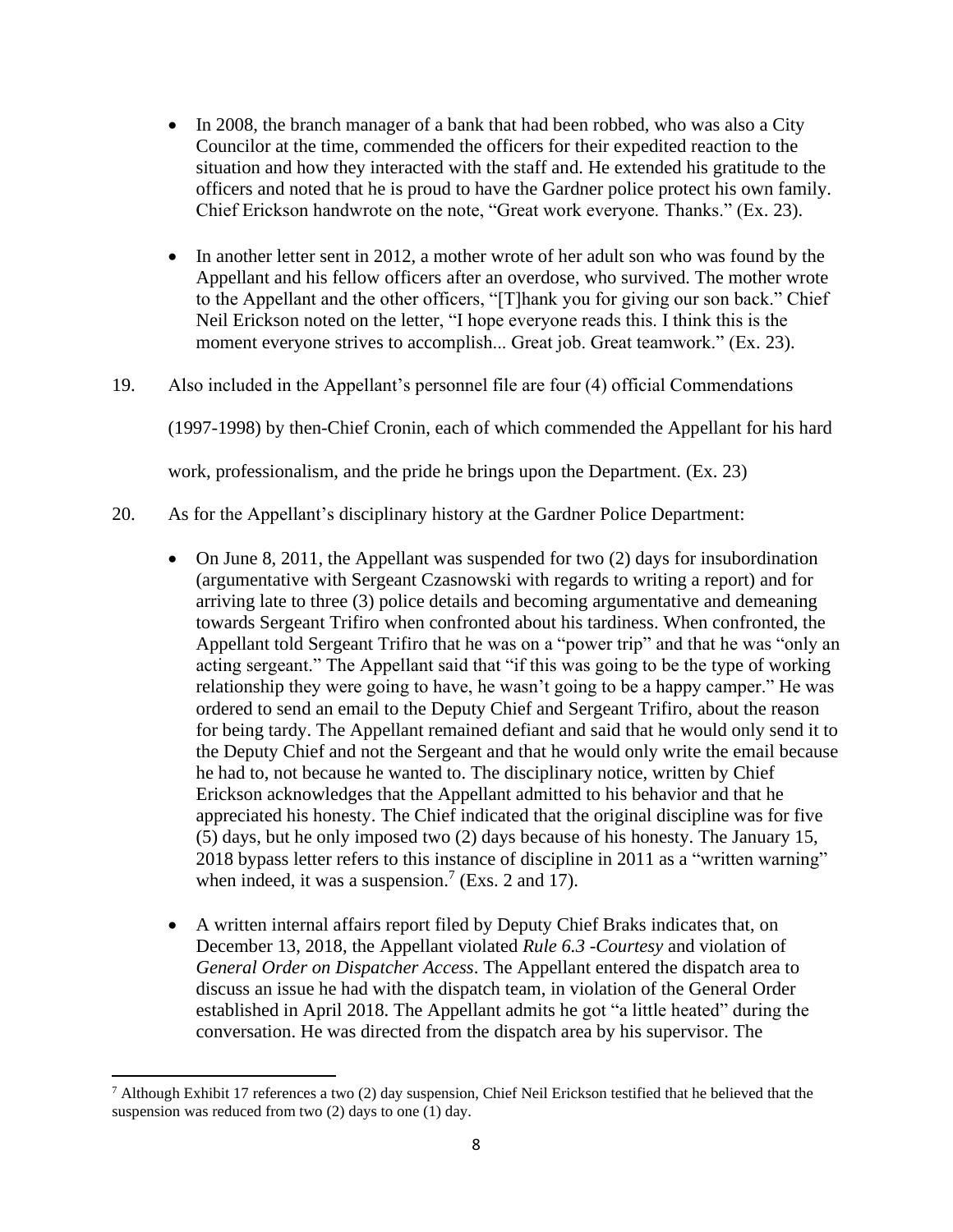Appellant was supposed to go to his supervisor, Sergeant Trifiro, with any complaints. He was immediately spoken to by Sergeant Trifiro regarding his conduct and by Deputy Chief Braks, both of whom witnessed the incident. Deputy Chief Braks warned the Appellant that he could not go into the dispatch area and noted that he was brash and unreasonable in his interaction with dispatch employees. His strong demeanor and elevated tone were unacceptable. A note of this incident was placed in the Appellant's internal affairs file. $8<sup>8</sup>$ 

Dep. Chief Braks notes that, in addition to the contents of the dispatch complaint, Dep. Chief Braks reminded the Appellant on December 13, 20018 of their November 28, 2018 conversation, less than one month prior, wherein he warned the Appellant that he must stop making demeaning and degrading comments about other employees. He notes that they specifically spoke about how he was making comments to officers and civilian employees in the department while working, focused upon how the department has been run and the poor decisions made by supervisors. He reminded him that they discussed how he has frequently spoke negatively about certain supervisors and administrative officers over a number of years and that cannot continue. He told him that his comments have not gone unnoticed, and he was not being selected for an administrative team as a result of this behavior. The Appellant expressed that he had a basis for those beliefs and those complaints should have been addressed with him before he became disgruntled. He stated that someone should have told him or stopped his behavior when it began. Dep. Chief Braks told him that he was addressing it now. The Appellant agreed to restrain himself but that his opinions would not change. $9$  (Ex. 25)

21. The Appellant has a reputation in the Department of speaking ill of his superiors.

Sergeant James Trifiro ("Trifiro"), with twenty-five (25) years on the force and twenty years (20) in the United States Coast Guard, retiring as a Lieutenant Commander, has known the Appellant his entire career. They were friends when they worked together. Their relationship changed when Trifiro became a supervisor and reprimanded the Appellant for his tardiness to three (3) police details back in 2011. Since then, the

<sup>&</sup>lt;sup>8</sup> The Appellant argues that he was never officially disciplined by the Department for this matter. He does not contest that this incident occurred, however. (Testimony of Appellant). Dep. Chief Braks testified that, when he spoke to the Appellant that day following the incident, he was giving him a warning verbally but then the Chief told him to put it in writing. The incident is memorialized in the Appellant's Internal Affairs File, following a further investigation by Dep. Chief Braks, which involved getting a statement from all witnesses of the event. (Testimony of Dep. Chief Braks and Ex. 25).

<sup>9</sup> The Appellant argues that this December 18, 2018 incident should not be considered a *formal* disciplinary matter in his record. He claimed that he was never given a copy of the internal affairs finding that he violated any rules of the department. He was spoken to at the time of the incident and acknowledged the facts of the case, yet he thought that was the end of the matter.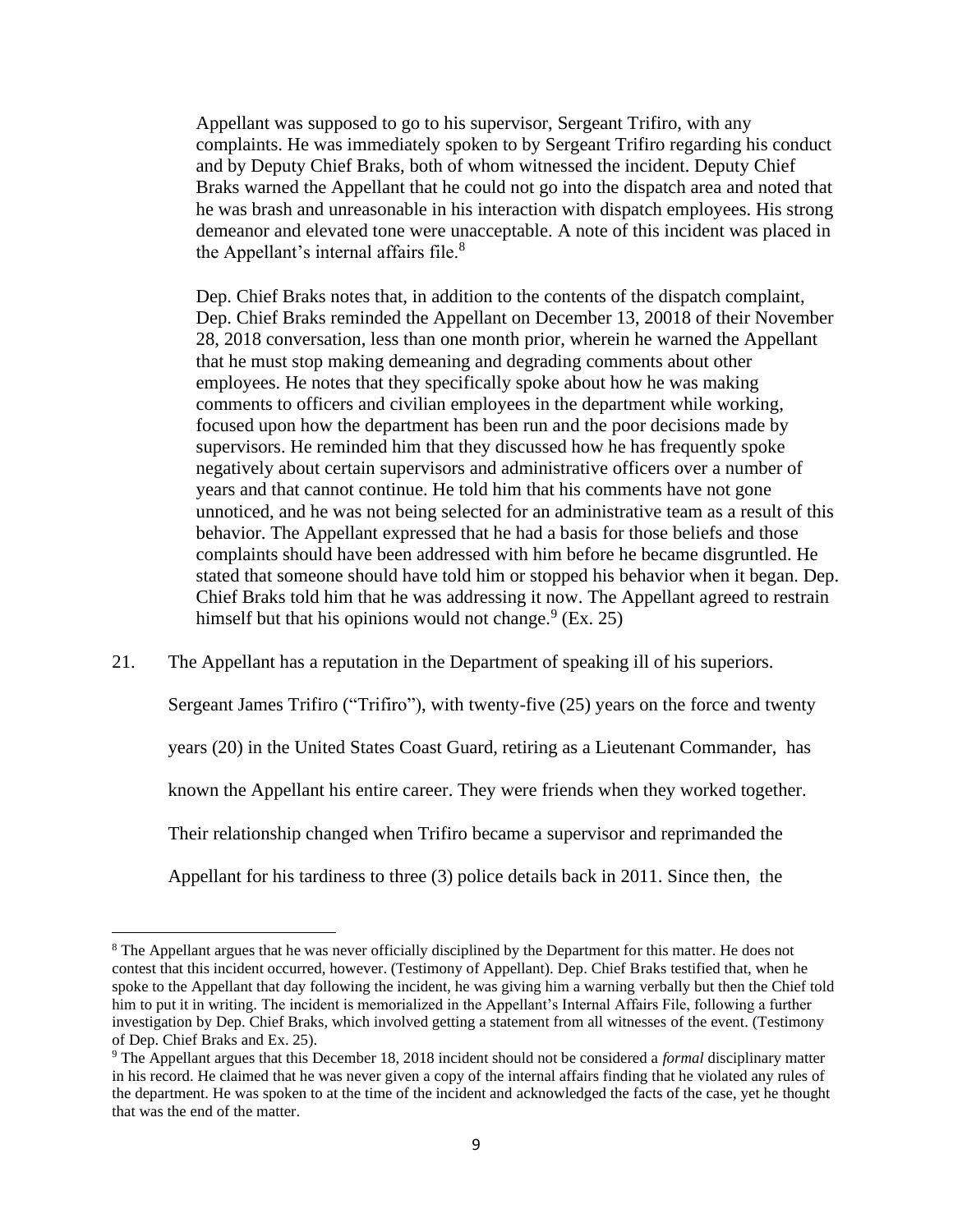Appellant barely speaks to him. If he asks the Appellant for something, he responds but otherwise they do not speak. Sergeant Trifiro has been told by many Department officers that the Appellant has called him a "piece of shit," that he is "not a leader," and that "others should have his position." (Testimony of Sergeant James Trifiro).

- 22. Deputy Chief Richard Braks has twenty (20) years on the force. He wishes that the Appellant had a better rapport within the Department, as he does with the community. He noted that the Appellant is a great patrol officer, but that he has problems with superiors which has been a consistent theme all along the way. He is willing to speak out against top administrators and he has personally heard the Appellant speak in derogatory terms about the command staff. (Testimony of Dep. Chief Braks).
- 23. As his supervisor through the years, Dep. Chief Braks often heard the Appellant speaking ill of a certain Deputy Chief who has since retired, calling him a "piece of shit" and calling Sergeant Trifiro the same derogatory term. Deputy Chief Braks said that is his default nickname for supervisors the Appellant has a problem with. He has also heard the Appellant scrutinize Chief Erickson, essentially keeping a "tally of the Chief and certain officers." He never spoke of the Chief in a favorable manner and has told Dep. Chief Braks that he has no respect for the Chief or Sergeant Trifiro. Braks noted that Sergeant Trifiro appeared to be the co-worker the Appellant did not like the most. The Appellant told Dep. Chief Braks that he did not like or trust Sergeant Trifiro. (Testimony of Dep. Chief Braks).
- 24. I found Deputy Chief Braks to speak carefully, softly, and considerately during his testimony. He was willing to give the Appellant credit for his strengths and to also speak candidly of the Appellant's weaknesses. I credit his testimony.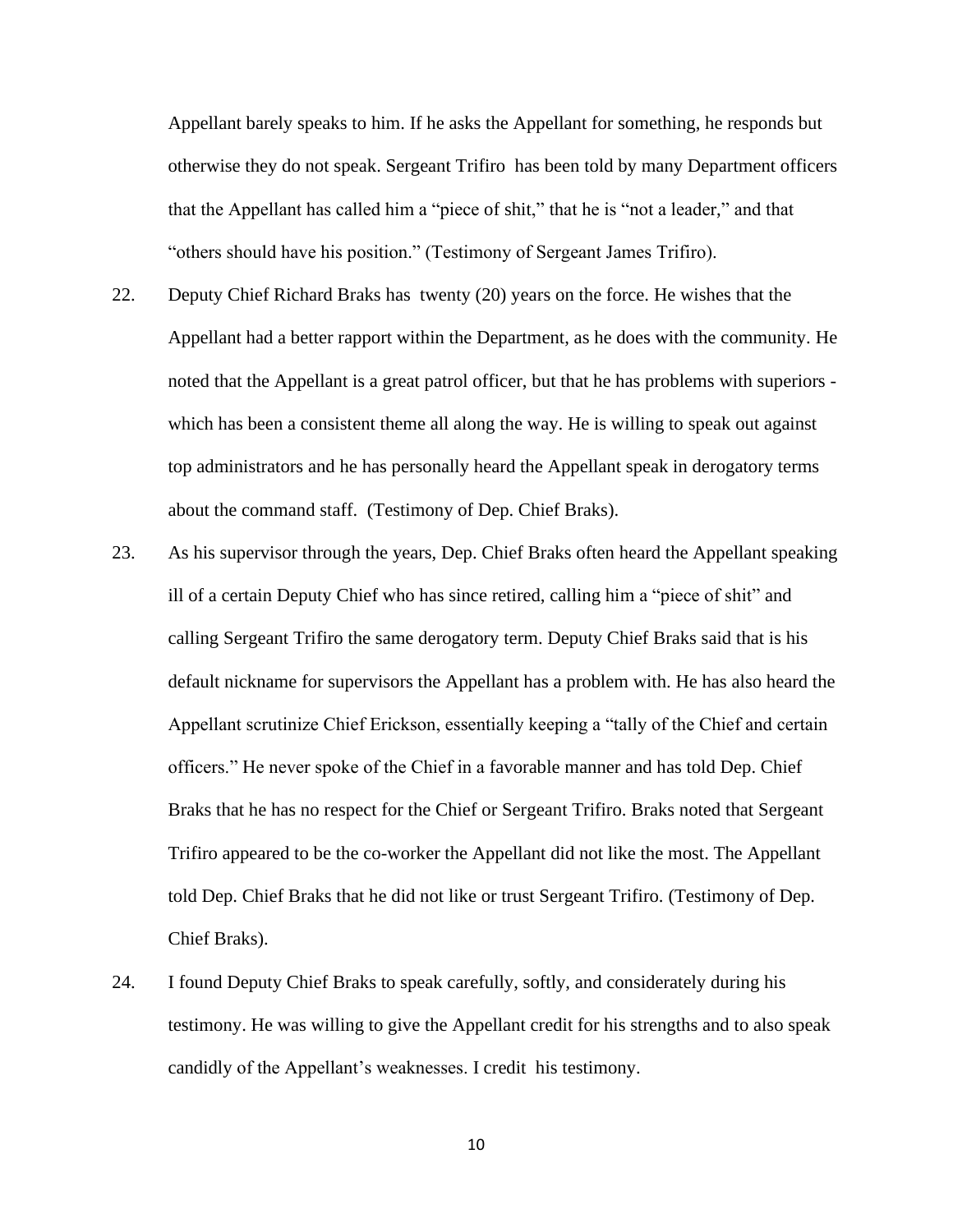25. Chief Neil Erickson, has been with the Department for forty-one (41) years and seventeen (17) as the Chief. The Appellant stopped communicating with him, except for essential communication, dating back to the 2011 discipline. He had heard from retired- Deputy Chief B that the Appellant said that "they were all screwed up" on the command staff. The Chief had not taken the initiative to speak to the Appellant to clear the air between them. (Testimony of Chief Erickson).

## *Promotion of then-Detective A – Not a Bypass of Appellant*

- 26. By 2018, promotions for supervisory positions in the Department were forthcoming due to multiple anticipated retirements throughout the year, which would generate open lieutenant and sergeant positions. Deputy Chief Bernard gave his notice in April 2018 and both Chief Erickson and a sergeant (Sergeant Brow) were slated to retire in December 2018, as well. (Testimony of Appellant).
- 27. The Appellant was tied on the eligible list with a detective who worked in the Narcotics Division, then-Detective A. In April 2018, Chief Erickson announced he would accept "Letters of Interest" for the Narcotics Detective position that then-Detective A held. (Testimony of Appellant).
- 28. Deputy Chief John Bernard (Dep. Chief Bernard) retired from the Gardner Police Department after thirty-one (31) years of service in 2018. He recalled that Chief Erickson was seeking "supervisor training school" for then-Detective A prior to conducting interviews for the sergeant position. (Testimony of Deputy Chief Bernard).
- 29. Deputy Chief Bernard had a conversation with Chief Neil Erickson about the Appellant and his chances for promotion. Dep. Chief Bernard recalled that the Chief stated that "he would never promote Richard Cormier." When he asked why, the Chief indicated that the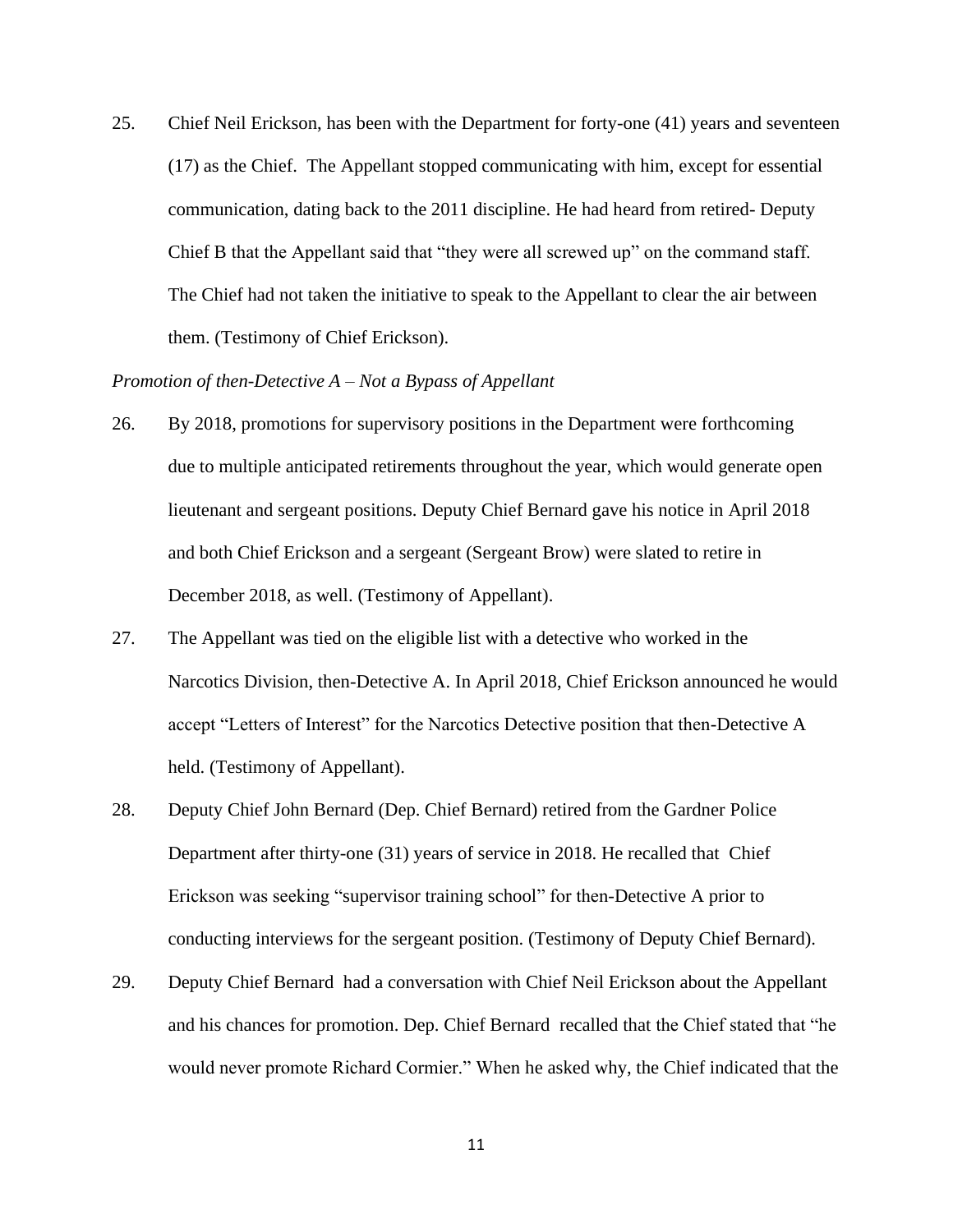Appellant had been suspended years ago, that he was not a team player, and that he was not fit to command. Dep. Chief Bernard told the Appellant what Chief Erickson had said about him. (Testimony of Dep. Chief Bernard).

*Oral Board Interviews, May 30, 2018*

- 30. On April 24, 2018, Chief Neil Erickson sent an email to Mayor Hawke and the Director of Human Resources, Debra A. Pond, forwarding a copy of his previous July 10, 2017 email to the members of the Department concerning the Oral Board Interviews. The Chief reminded the relevant officers of the upcoming promotional interviews in a May 26, 2018 email, wherein he notified the officers of the order in which they would take place. (Ex. 8, 9 & 10).
- 31. Chief Erickson told the Appellant that he was not required to participate in the interview because he was on a previous eligible list, and he had not provided notice of an interview prior to his 2016 promotional examination. The Appellant opted to do the interview anyways. (Testimony of Chief Erickson and Appellant).
- 32. The Oral Board consisted of Chief Erickson, Acting Deputy Chief Braks of the GPD, Chief Albert of the Westminster Police Department, and Chief Barrett of the Ashburnham Police Department. (Testimony of Appellant, Chief Erickson, and Dep. Chief Braks).
- 33. The interviews took place on May 30, 2018, and did not proceed in the order initially listed in the Chief's May 26, 2018 email. Then-Detective A was not interviewed second, as indicated in Exhibit 10, rather, he was interviewed last. Additionally, Deputy Chief Braks was present for only three (3) full interviews and had to step out during the fourth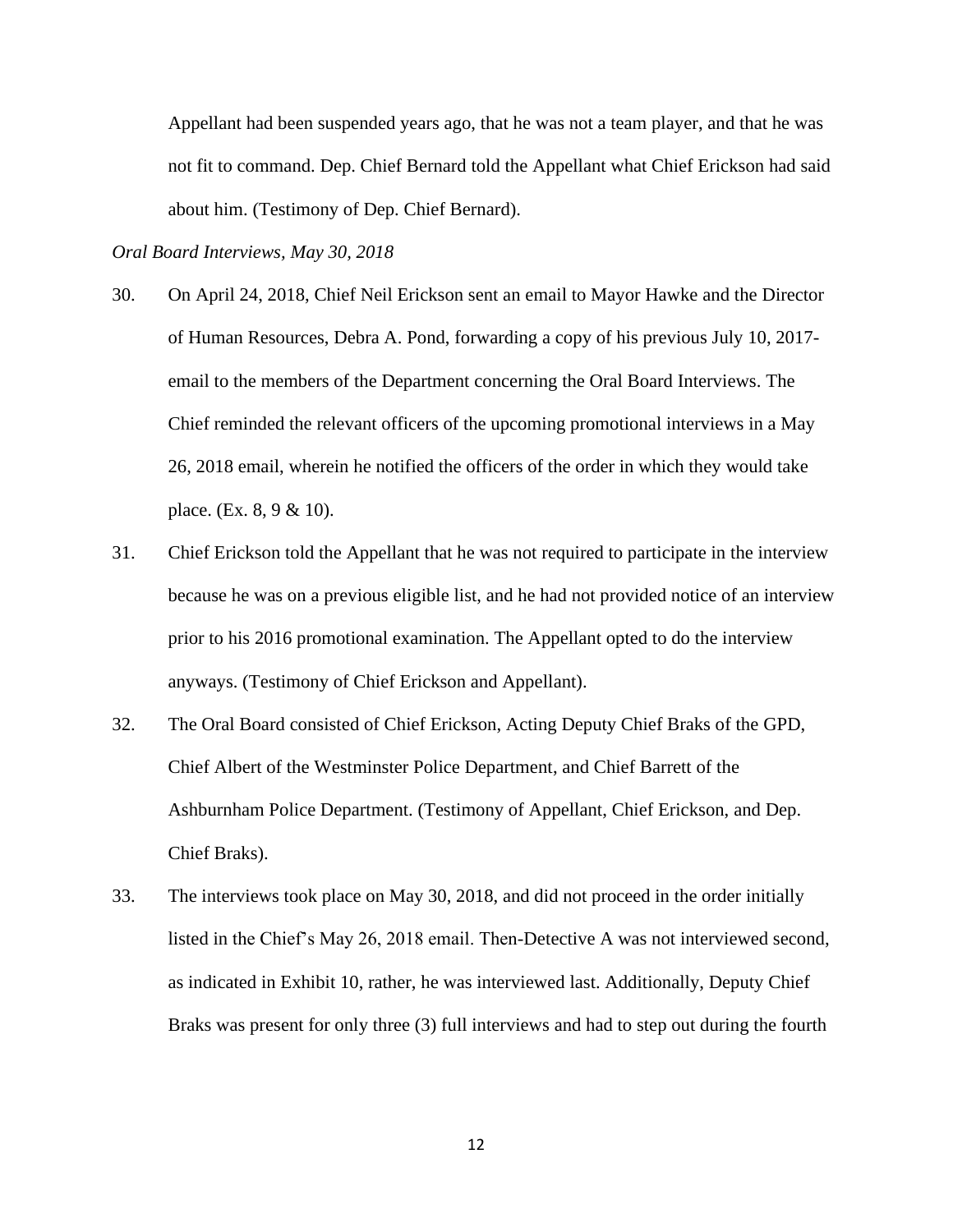interview10, which was with then-Detective A. Dep. Chief Braks does not have any notes relative to the final interview.11 (Testimony of Dep. Chief Braks Exhibit 13).

- 34. Chief Erickson developed the questions for the sergeant's Oral Board interviews and may have utilized suggestions from other members of the board. At the hearing of this matter, the City was unable to produce any notes from Chief Albert or Chief Barrett. Additionally, Chief Erickson's notes were illegible and had to be transcribed posthearing. Dep. Chief Braks took notes during the interviews he was in attendance for. (Exhibit 12A-12D, 13A-13C and post-hearing Transcription).
- 35. The Oral Board did not utilize a scoring system to rank the respective candidates. The candidates' answers were not scored or ranked individually, not all interviewers knew of the respective rankings of the candidates on the certified list before the interview, nor were the interviews audio or video recorded. The only ranking of the candidates was pursuant to a discussion that was held by the Oral Board after all interviews were conducted. (Testimony of Chief Erickson).
- 36. The final rankings of the candidates occurred at the end of the interviews. Once they determined the overall ranking of the four candidates, they may have discussed the specifics of each candidate. Deputy Chief Braks would personally "key in" on the interviewee's answer to Question 9 in particular – "Please tell us how you are preparing yourself for promotion to Sergeant." Dep. Chief Braks wanted to know what each candidate had done to further his career. (Testimony of Dep. Chief Braks).

 $10$  Dep. Chief Braks testified that he did not leave the interview because of any type of conflict of interest with then-Detective A. He simply left the room unexpectedly to tend to Department business. He cannot recall what the matter was about. (Testimony of Dep. Chief Braks).

<sup>&</sup>lt;sup>11</sup> The Appellant testified that he was interviewed first in the Sergeant interview. This interview took place immediately after the Appellant interviewed for the Lieutenant promotion (of which he was not promoted). The Appellant was given the opportunity to not partake in the Sergeant interview since he had just interviewed for Lieutenant, but the Appellant opted to partake in both.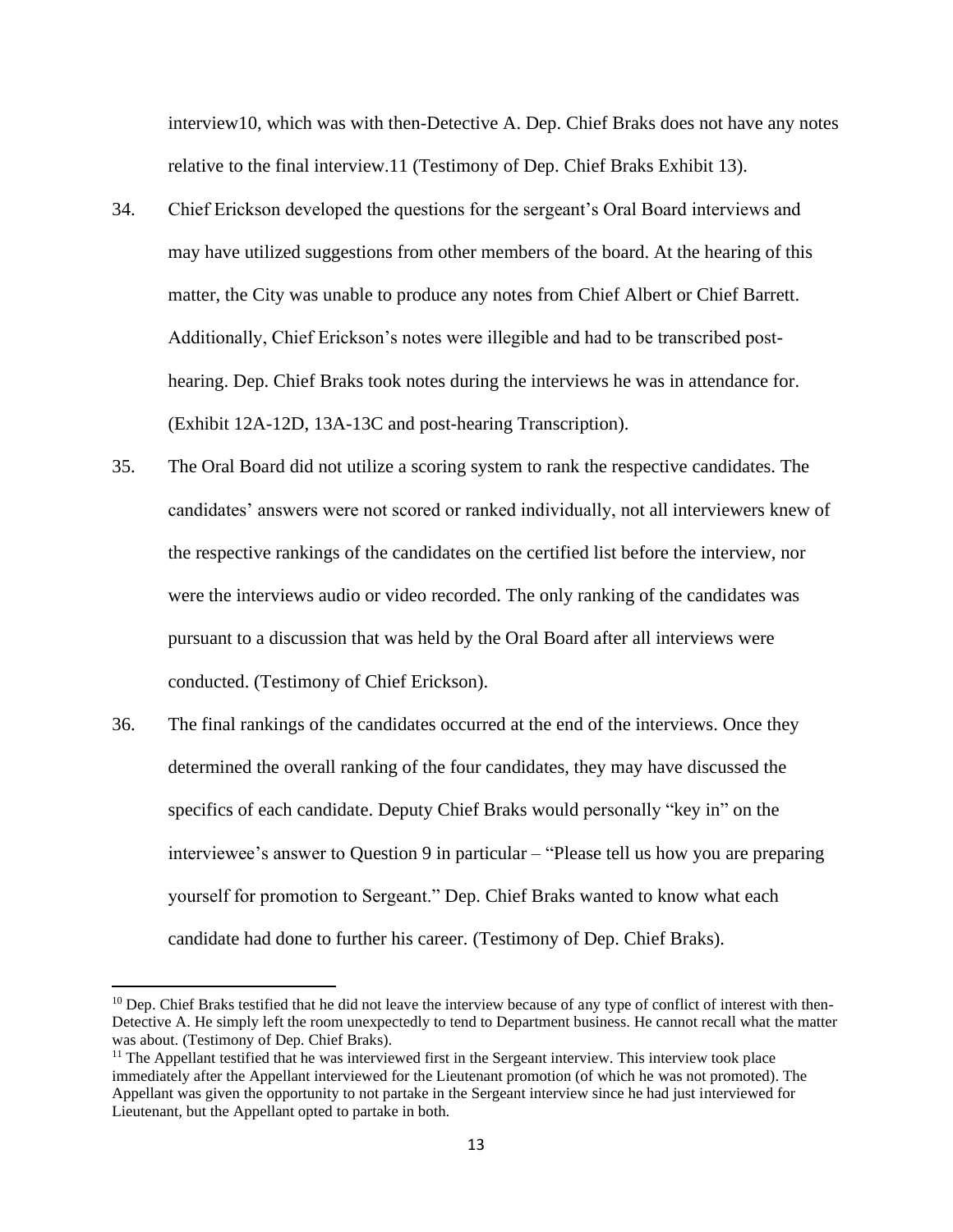- 37. The Board unanimously agreed on the order of the ranking, with then-Detective A ranked first, Officer L ranked second, Officer W ranked third, and the Appellant ranked fourth. They minimally disagreed on the ranking of the second and third place candidate and vice versa, but ultimately agreed on the final order. (Testimony of Dep. Chief Braks).
- 38. Dep. Chief Braks found then-Detective A to be a strong candidate who had made Detective. He had a lot of schooling, had a bachelor's degree, he requested further schooling through the Department and had taken "a personal stance progressing himself." He was ranked first in the interview. There was no discipline history in his personnel file. (Testimony of Dep. Chief Braks).
- 39. Dep. Chief Braks found Officer L to be an officer he could rely on to get something done – he would "get involved." Braks noted that he had personal knowledge of his ability to communicate with the community at large. He noted that he has a BA from Fitchburg State and also sought additional educational opportunities through the Department. Officer L was ranked second in the interview. There was no discipline history in his personnel file. (Testimony of Dep. Chief Braks).
- 40. Dep. Chief Braks found that Officer W had gone through eighty (80) hours of training to become a Massachusetts Criminal Justice Training Academy teacher at that level. He sought this opportunity for advancement on his own and even offered to go without getting paid. The Dep. Chief notes that Officer W had taken several other classes to prepare for advancement in his career. There was no discipline history in his personnel file. (Testimony of Dep. Chief Braks).
- 41. When the Oral Board discussed the Appellant, they spoke of how the Appellant always wanted to advance himself, but he did not have any non-mandatory training nor did he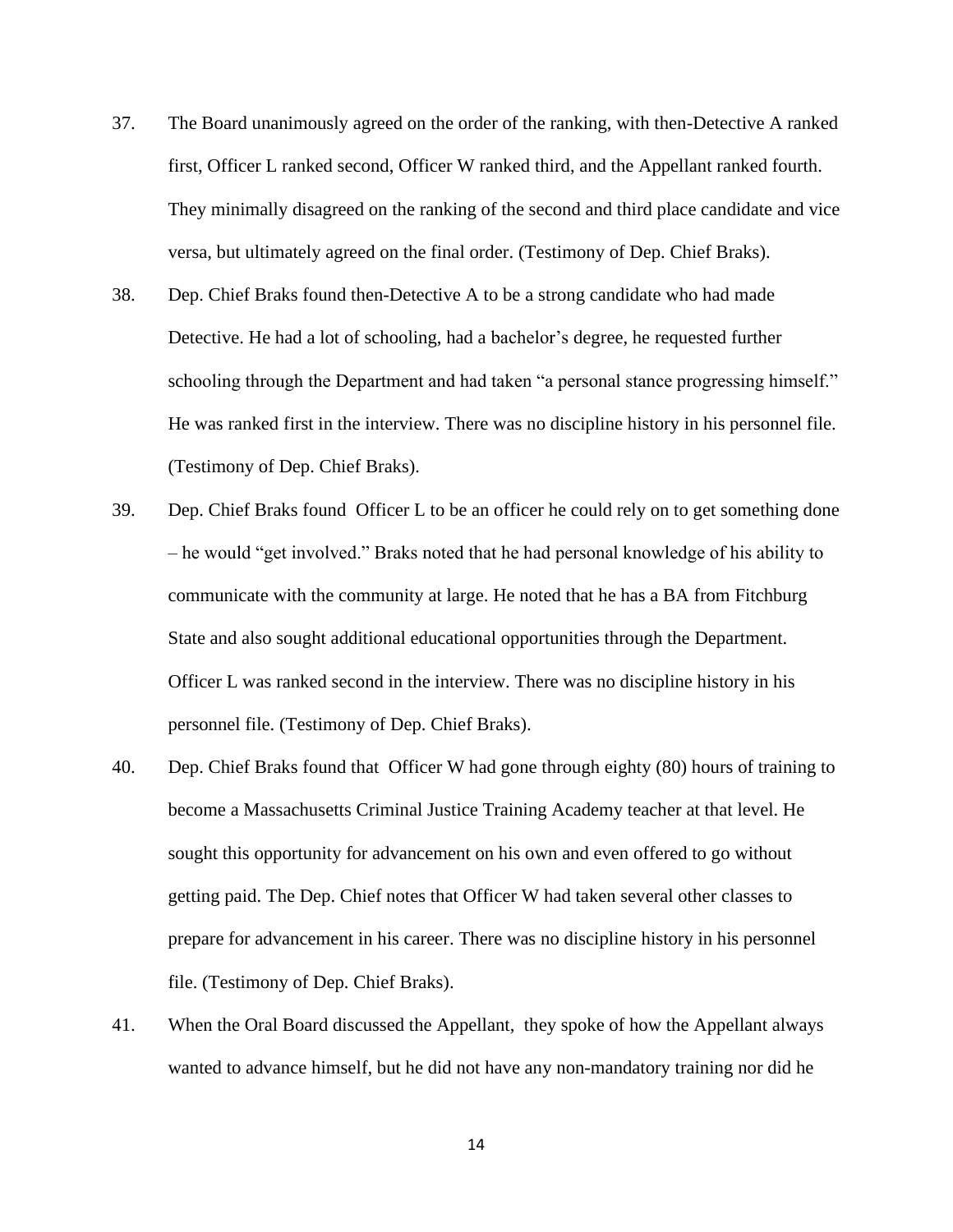request any advanced training with the Department through the years. As a Lieutenant, Braks was responsible for these advanced training requests by officers. He does not know of any request made by the Appellant for further schooling when he was Lieutenant. Prior to the hearing, Dep. Chief Braks noted that he asked the current-Lieutenant in charge of educational opportunities of any requests by the Appellant that Braks simply did not know about – and there were none. He also noted that the Appellant was the only candidate, of the four, with a history of disciplinary action. (Testimony of Dep. Chief Braks).

- 42. To Chief Erickson, a candidate's position on the certification carries weight but other factors are important as well. He noted that "the interview carried a lot of weight." The interview was used in combination with the rapport he had with the officers, he stated. Chief Erickson testified that "…my knowledge of Officer Cormier over the years - he had been non-communicative with me -he wouldn't even acknowledge a 'hello.' He struggled but acknowledged it the past two years." The Chief also indicated that the Appellant's 2011 discipline "added to his thoughts last year relative to Officer Cormier becoming a sergeant." He concluded that his decision was cumulative and that the Appellant's "noncommunication with me was a big issue and his discipline history" and that the new sergeant would have to be able to work with him. His issues with the Appellant were not personal, just professional. (Testimony of Chief Erickson).
- 43. Chief Erickson had never called for an Oral Board before during any hiring process during his time as police chief and he had only ever bypassed a candidate on one (1), possibly two (2) occasions. He noted that then-Detective A's father had been a Lieutenant with the Department and Officer L's grandfather had been on the force as well. He stated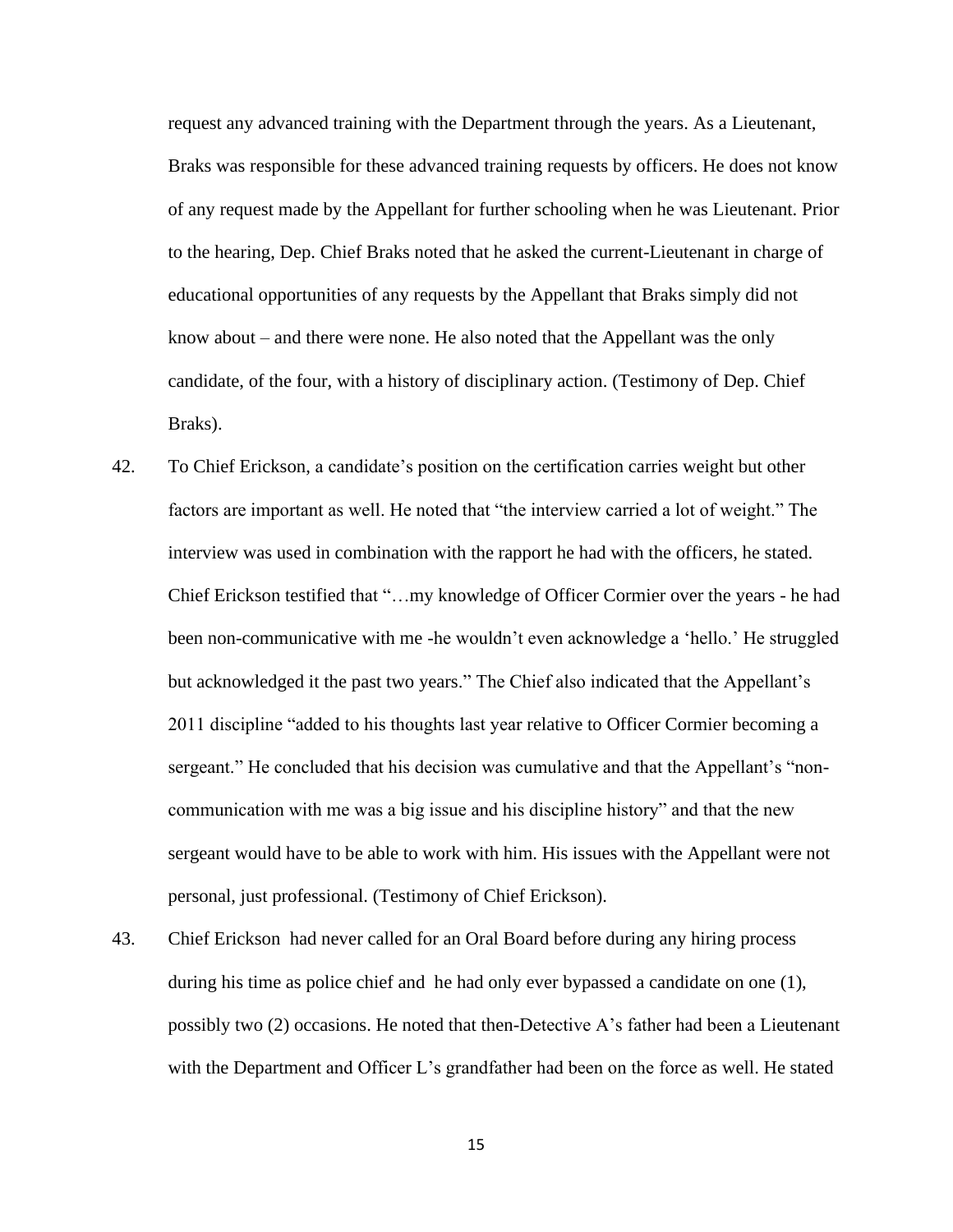that none of that was a factor in choosing those candidates for the position of Sergeant. (Testimony of Chief Erickson).

44. On July 22, 2018, then-Detective A was promoted to Police Sergeant based on the certification generated following the 2017 promotional exam. Since the Appellant was tied on the certification with then-Detective A, the Appellant could not file a bypass appeal since he was not bypassed. (Ex. 6 and Testimony of Appellant).

## *Promotion of Officer L, Bypass #1 of Appellant*

- 45. Following the October retirement of Sergeant Brow ("Brow"), Chief Erickson recommended to Mayor Hawke that he appoint Officer L (2nd on the list) for the position Sergeant, bypassing the Appellant. On December 17, 2018, Officer L was sworn in as a permanent Sergeant. Officer L had been acting Sergeant since Brow's October 2018 retirement. (Testimony of Appellant and Chief Erickson).
- 46. At the time of his swearing in, Officer L had been on the force for eight (8) years. He had a Bachelor's degree in Criminal Justice. (Ex. 2). Chief Erickson noted that Officer L was promoted due to his interview in May 2018, his background, and schooling. (Testimony of Chief Erickson). He was ranked second in the interview ranking. (Testimony of Chief Erickson and Dep. Chief Braks). Regarding his interview performance, Deputy Chief Braks found that he was a strong candidate with a lot of schooling, who had requested more schooling through the Department and had focused on progressing himself. (Testimony of Dep. Chief Braks).
- 47. In the City's January 15, 2019 bypass letter, it noted that the Appellant was not chosen for the position due to his fourth place ranking in the Oral Board, he has been verbally critical of his superior officers and the Department administration, and he had been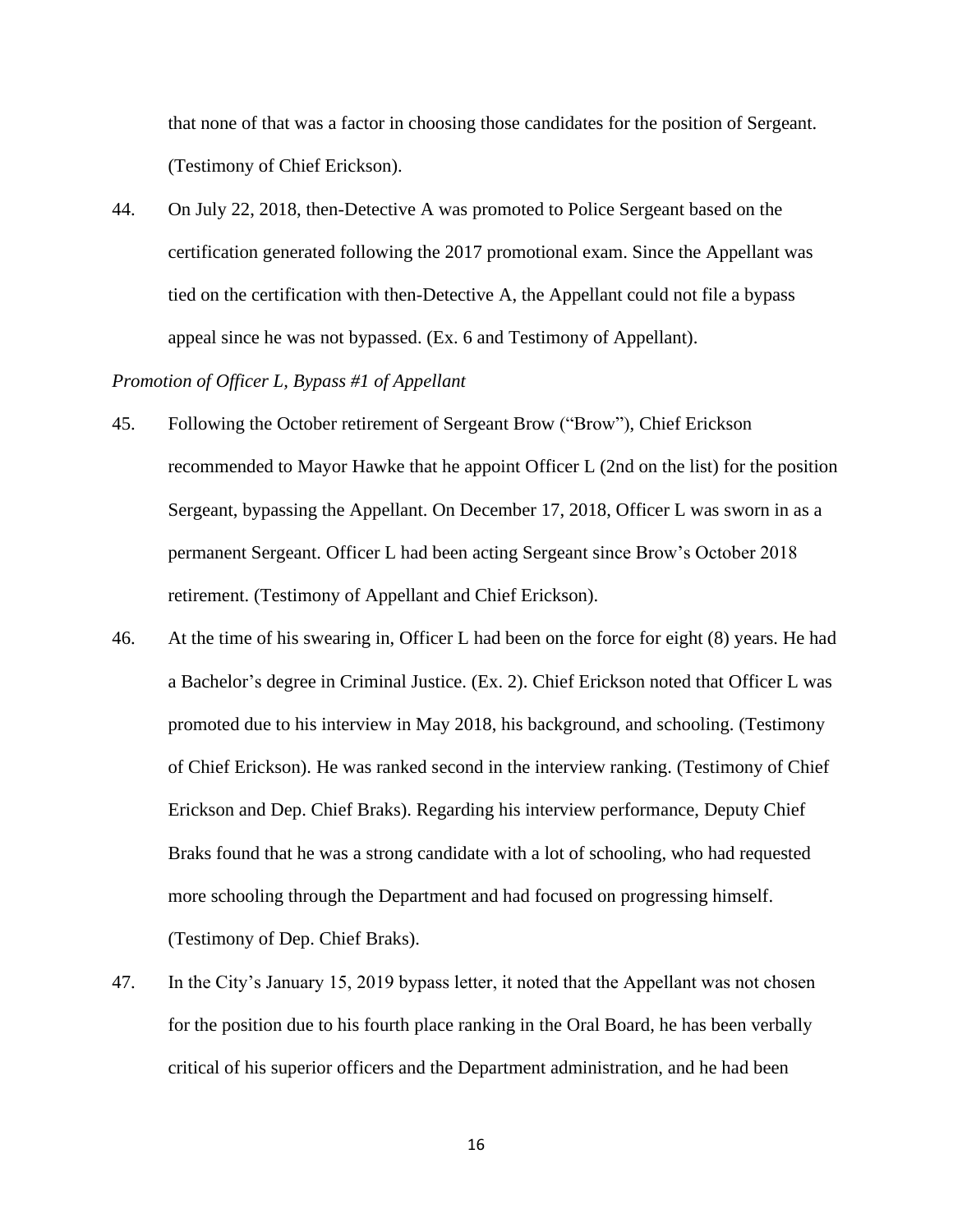insubordinate with Department Supervisors, with one such incident resulting in a written warning being placed in his file. (Ex. Promotion of Officer W, bypass #2 of Appellant

- 48. On December 26, 2018, Chief Erickson officially retired from the Department and Deputy Chief Braks took over as Chief, creating another series of promotions. On January 9, 2019, now-Chief Braks announced that Sergeant Trifiro would be promoted to Deputy Chief, thereby creating a vacancy for another Sergeant promotion. (Testimony of Appellant)
- 49. Now-Chief Braks recommended to the Mayor that Officer W be chosen for the position of Sergeant, bypassing the Appellant.  $(Ex. 3)$ .<sup>12</sup> When asked at the hearing of this matter why he recommended Officer W over the Appellant, now-Chief Braks indicated that Officer W had "better answers (in the Oral Board) and had been working in leadership and taking courses for training." At the time of his swearing-in, Officer W had six (6) years of experience as a patrol officer. He did not have a college degree, was third on the certification list, and was ranked third in the Oral Board process. (Ex. 3)
- 50. Officer W has no official disciplinary history in his file, yet Chief Erickson recalled an incident that Officer W was involved at the Department golf tournament and he drove off the road into a swamp. According to Chief Erickson, Officer W said that his cell phone fell and when he went to pick it up, he drove off the road. When asked if Officer W had been drinking, the Chief initially hedged his answer finally noting that "he was pretty sure he had something to drink." When asked by Appellant's counsel if the fact that he had been drinking, did that factor in the Chief's decision to give an oral reprimand, the Chief said, "No." (Exs. 3 and 6)

<sup>&</sup>lt;sup>12</sup> The Appointing Authority relied on the candidate rankings from the immediately prior sergeant promotional process because it took place so close in time to it.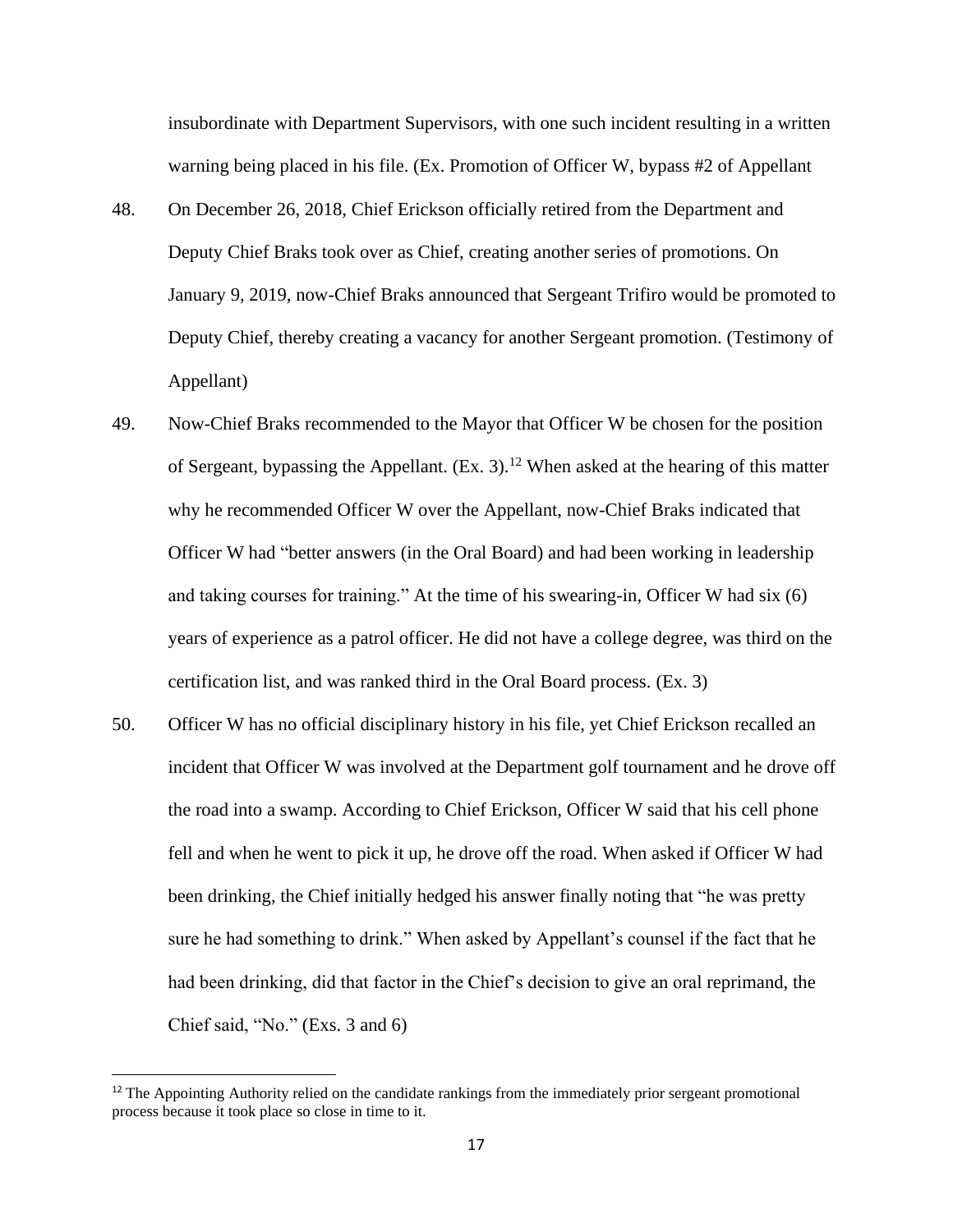- 51. The January 25, 2019 bypass letter to the Appellant noted that Officer W had been selected because he had taken several classes towards an Associate degree in Criminal Justice, he has worked as a police officer for six (6) years, over the course of his employment, he has exhibited strong communication skills and has shown flexibility to deal with the public in a positive manner. The bypass letter notes no disciplinary history for Officer W and also notes that Officer W took the initiative to enroll in an eighty (80) emergency vehicle operation instructor course and became a certified instruction with the Massachusetts Police Training Council. Officer W took this course on his own time to further his experience and knowledge. (Ex. 3).
- 52. Now-Chief Braks does not believe that the Appellant would be able to work with this current command staff, based on his history of insubordination with the Department. Following the retirement of Chief Erickson, Deputy Chief Braks became the Chief and then-Sergeant Trifiro became Deputy Chief. (Testimony of Dep. Chief Braks).

#### *Applicable Law*

The role of the Civil Service Commission is to determine "whether the Appointing Authority has sustained its burden of proving that there was reasonable justification for the action taken by the appointing authority." Cambridge at 304. Reasonable justification means the Appointing Authority's actions were based on adequate reasons supported by credible evidence, when weighed by an unprejudiced mind, guided by common sense and by correct rules of law. Selectmen of Wakefield v. Judge of First Dist. Ct. of E. Middlesex, 262 Mass. 477, 482 (1928). Commissioners of Civil Service v. Municipal Ct. of the City of Boston, 359 Mass. 214 (1971). G.L. c. 31, § 2(b) requires that bypass cases be determined by a preponderance of the evidence. A "preponderance of the evidence test requires the Commission to determine whether, on a basis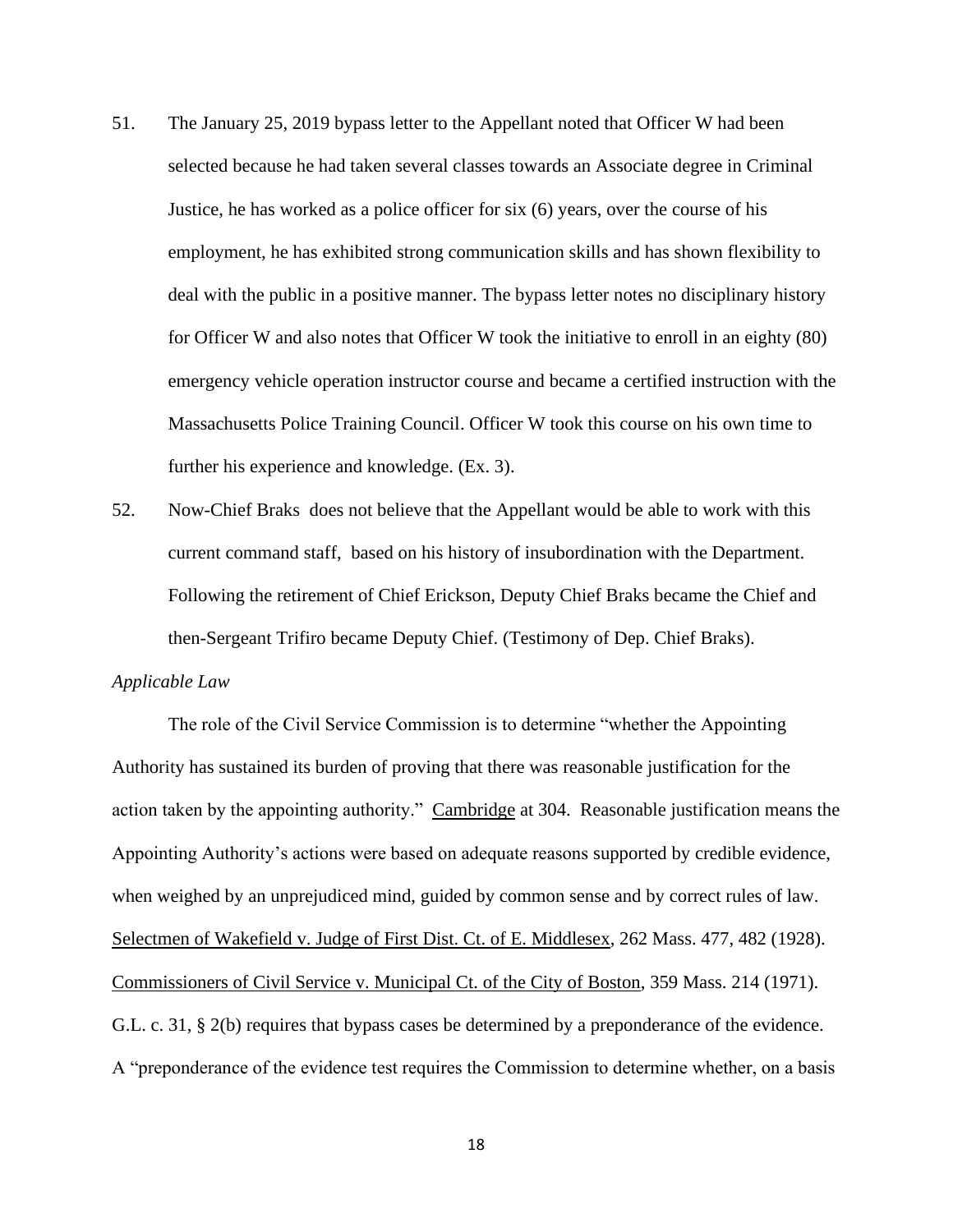of the evidence before it, the Appointing Authority has established that the reasons assigned for the bypass of an Appellant were more probably than not sound and sufficient." Mayor of Revere v. Civil Service Comm'n, 31 Mass. App. Ct. 315 (1991). G.L. c. 31, § 43.

The issue for the Commission is "not whether it would have acted as the appointing authority had acted, but whether, on the facts found by the commission, there was reasonable justification for the action taken by the appointing authority in the circumstances found by the commission to have existed when the Appointing Authority made its decision." Watertown v. Arria, 16 Mass. App. Ct. 331, 332 (1983). See Commissioners of Civil Service v. Municipal Ct. of Boston, 369 Mass. 84, 86 (1975) and Leominster v. Stratton, 58 Mass. App. Ct. 726, 727-728 (2003). The Commission owes "substantial deference" to the appointing authority's exercise of judgment in determining whether there was "reasonable justification" shown. Such deference is especially appropriate with respect to the hiring of police officers. Considering the high standards to which police officers appropriately are held, appointing authorities are given significant latitude in screening candidates. Beverly citing Cambridge at 305, and cases cited. The Commission's role, while important, is relatively narrow in scope: reviewing the legitimacy and reasonableness of the appointing authority's actions. City of Beverly v. Civil Service Comm'n, 78 Mass.App.Ct. 182, 189 190-191 (2010) citing Falmouth v. Civil Serv. Comm'n, 447 Mass. 824-826 (2006).

#### *Analysis*

The question before the Commission is whether the Appointing Authority has shown, by a preponderance of the evidence, that the Appellant's history of insubordination and poor working relationship with the command staff, his disciplinary history, his lack of continuing police training and education, taken in conjunction with his fourth place ranking in the interview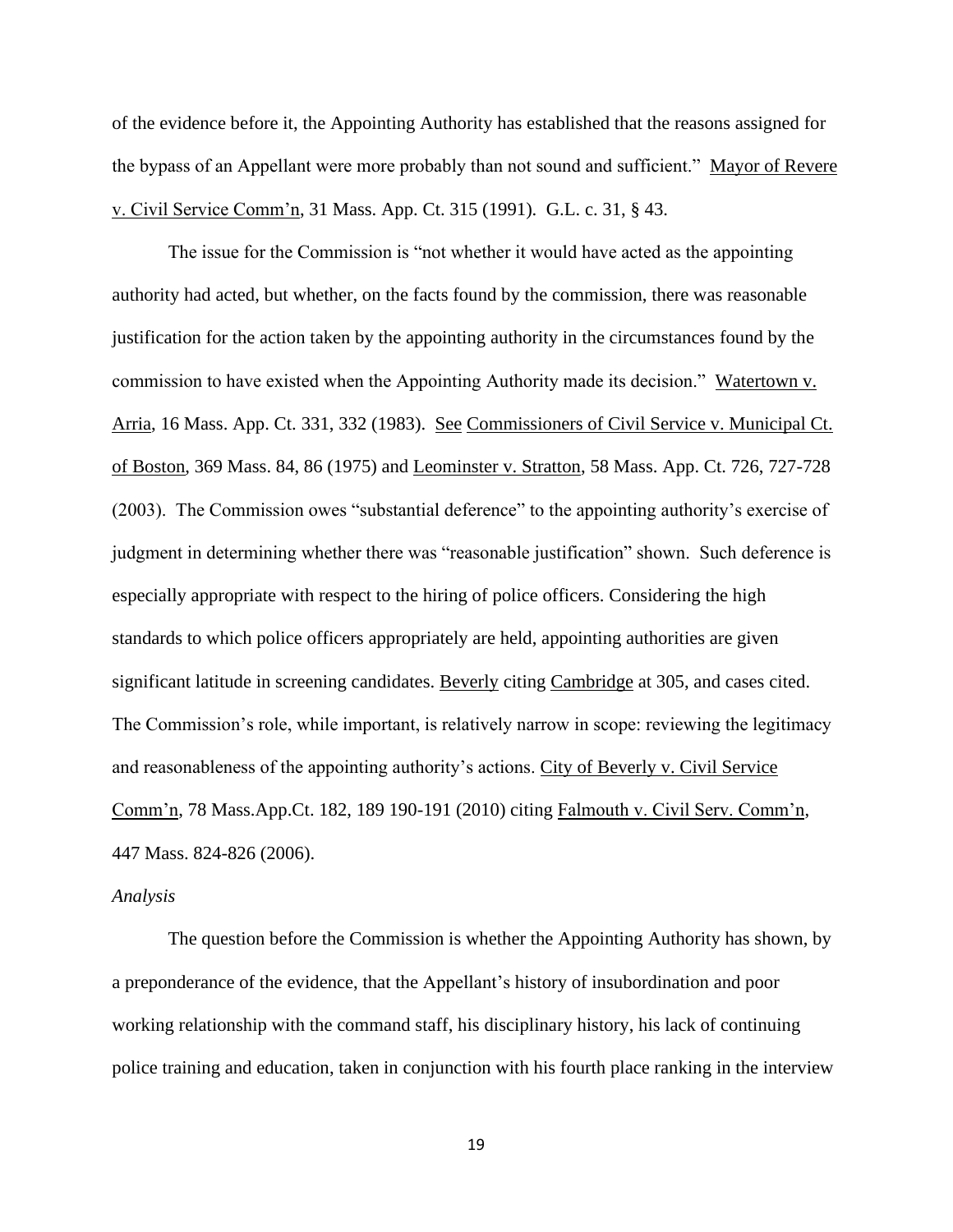provided "reasonable justification" to bypass the Appellant for promotion to the rank of Sergeant. Whereas the Commission is to conduct a fresh review of the facts, the Commission must consider its factual findings within the restricted context of the legitimacy and reasonableness of the appointing authority's actions. Beverly v Civil Service Comm'n, 78 Mass. App. Ct. 182, 186 (2010). In doing so, the Commission "may not substitute its judgment about a valid exercise of discretion based on merit or policy considerations by the appointing authority." Cambridge, at 304, citing School Comm. Of Salem v. Civil Service Comm'n., 348 Mass. 696, 698-99 (1965).

# *Appellant's History of Insubordination, Use of Demeaning Language, and Disciplinary History*

The City has proven by a preponderance of the evidence that the Appellant has a proven history of insubordination and use of demeaning language directed towards superior officers and the command staff at the Gardner Police Department. The Appellant has been employed as a patrol officer for twenty-four (24) years. He has worked with Chief Neil Erickson, Sergeant Trifiro, and Deputy Chief Braks for decades. Testimony revealed little to no issues in the way the Appellant interacted with other officers early in his career, with the Appellant being friendly with Sergeant Trifiro when they started out together as patrol officers. Sergeant Trifiro considered the Appellant a friend back then. As Sergeant Trifiro and Chief Erickson moved up in the ranks, the Appellant's attitude and demeanor towards these men began to devolve. At the hearing of this matter, Sergeant Trifiro, a Coast Guard veteran and now-Deputy Chief of the Gardner Police, willingly testified to both positive and negative attributes of the Appellant in a calm and deliberate manner and I credited his testimony.

The Appellant first became insubordinate with Sergeant Trifiro the very first time the Sergeant disciplined him. The Appellant was also disciplined for a separate instance in 2011,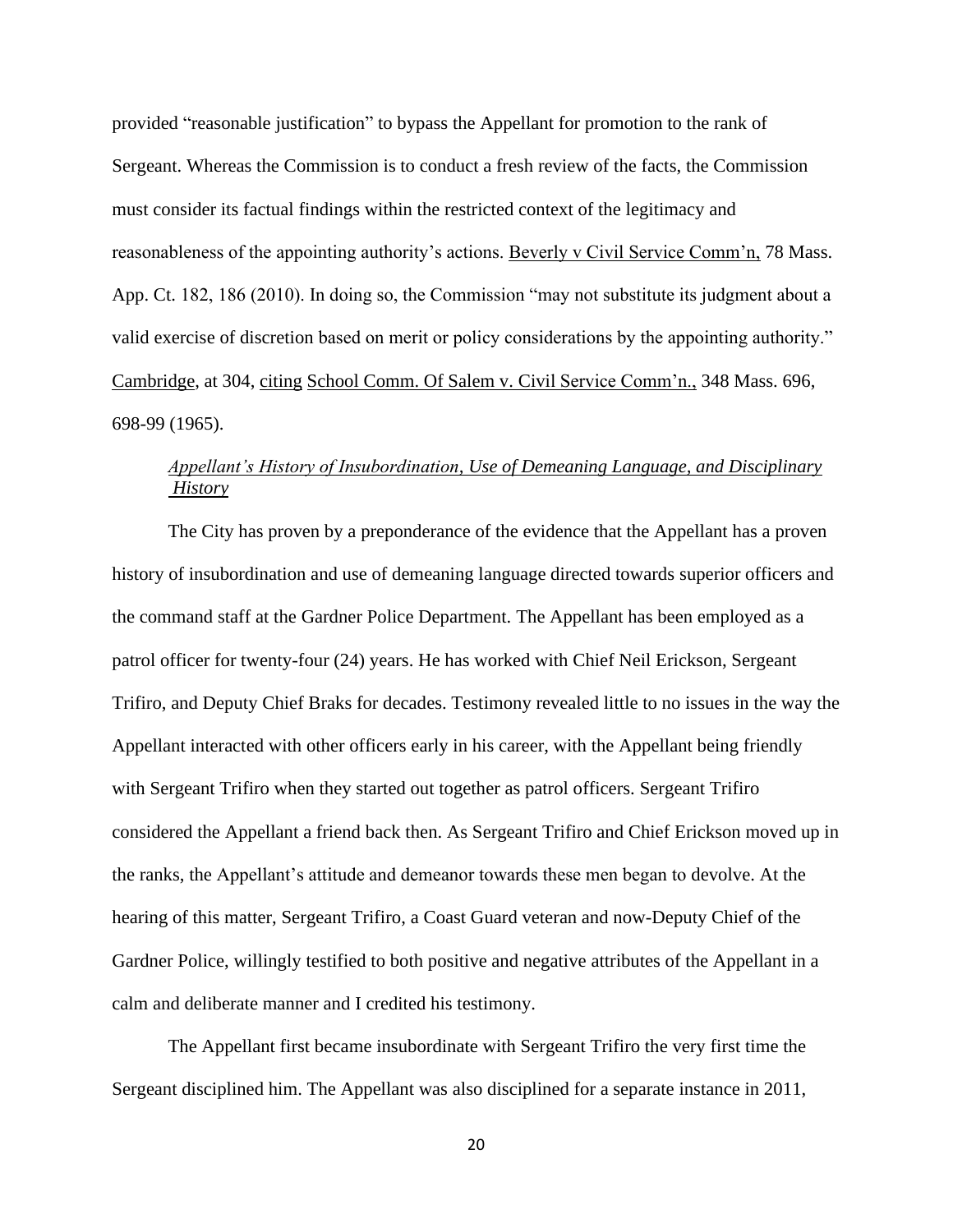wherein he was argumentative and insubordinate with Sergeant Czasnowski relative to writing a report. With regards to the incident involving Sergeant Trifiro, the Appellant was late for three (3) police details, ranging from a couple minutes to an hour late in 2011. The Appellant does not dispute that he was late; he took issue with, as he claimed, other officers doing worse. The Appellant became argumentative when confronted with a reasonable inquiry into his consistent tardiness for reporting for details. He told the Sergeant that "he was on a power trip," and that he was only "an acting sergeant." The Appellant warned Sergeant Trifiro that, "if this was going to be the type of working relationship they were going to have, he wasn't going to be a happy camper." Sergeant Trifiro ordered the Appellant to write an email to the Deputy Chief indicating his reasons for being tardy, and to also forward it to the Sergeant. The Appellant refused to send the email to the Sergeant, saying that he would write the email to the Deputy because he had to, not because he wanted to. The Appellant was suspended for two (2) days total for both the Czasnowski and Trifiro incidents, of which was reduced to one (1) day, thereafter. Because the Appellant admitted to this incident, the Appellant did not receive a five (5) suspension for his behavior, as Chief Erickson originally intended.<sup>13</sup>

Following this discipline, the Appellant's behavior toward Sergeant Trifiro and Chief Erickson, who ultimately handed down the 2011 discipline, did not improve. It has been seven (7) years since the 2011 discipline and the Appellant continues to barely speaks to Sergeant Trifiro. Sergeant Trifiro testified to having been told by many Department officers that the Appellant has called him a "piece of shit," that he is "not a leader," and that "others should have his position."

<sup>&</sup>lt;sup>13</sup> The January 15, 2019 bypass letter refers to the punishment for this incident as a written warning. The Appellant, Chief Erickson, and Sergeant Trifiro all testified to a one (1) day suspension.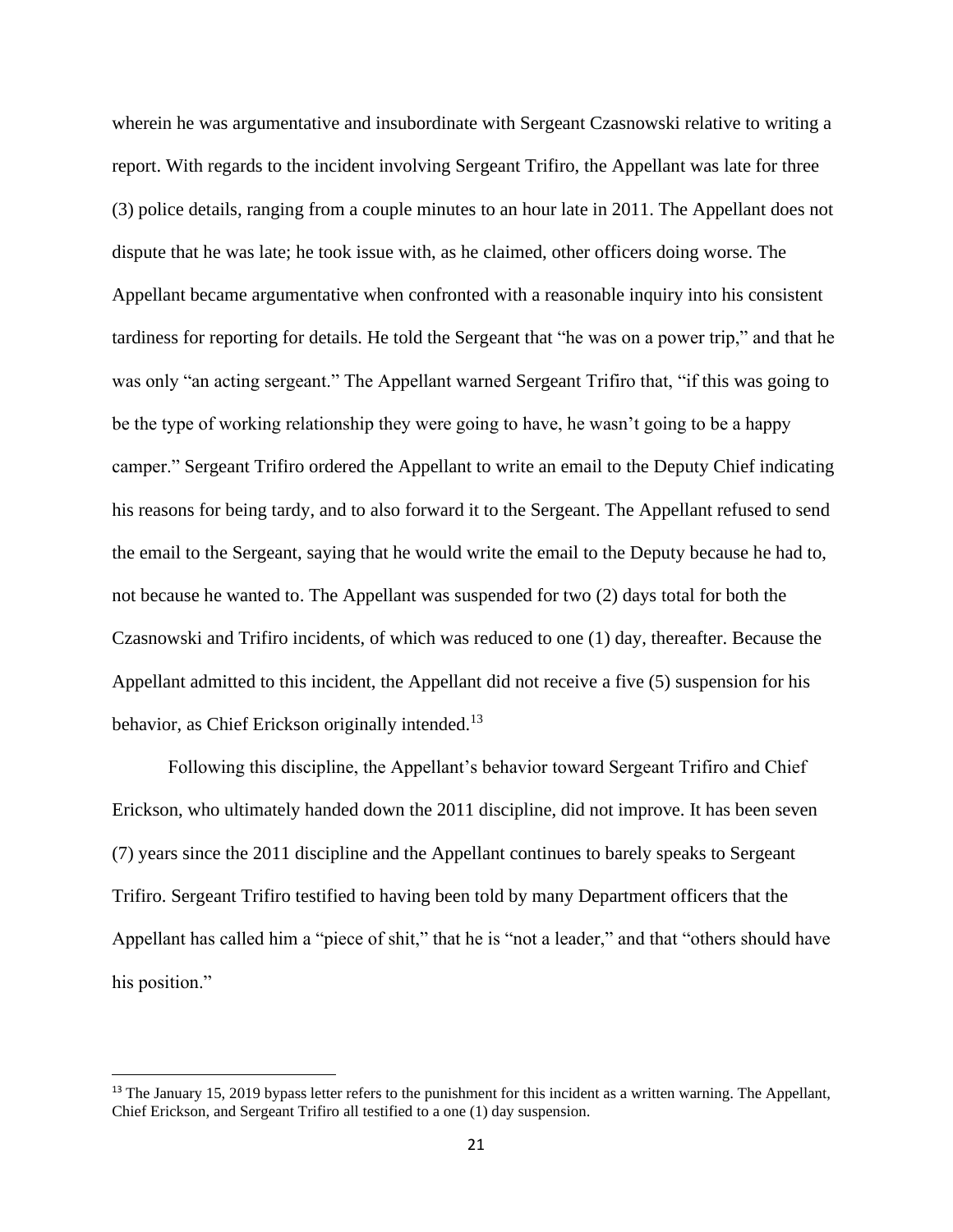Deputy Chief Braks, who has moved up the ranks in the Department over his twenty (20) year career, and who is now the current-Chief of the Department, testified to the Appellant's foul language directed towards Sergeant Trifiro. I credit Deputy Chief Braks' testimony. He has heard the Appellant call Sergeant Trifiro a "piece of shit" and that he neither likes nor trusts Sergeant Trifiro. He has personally heard the Appellant call a former-Deputy Chief a "piece of shit," as well. Deputy Chief Braks stated that the Appellant is a great patrol officer and that he wished he had as good a rapport within the Department as he does in the community. He has had problems with superiors, which "has been a consistent theme all along the way." He is willing to speak out against top administrators and Deputy Chief Braks has personally heard the Appellant speak in derogatory terms about the command staff.

The Appellant, since the 2011 discipline, would barely speak a word to Chief Erickson, not even able to respond to the Chief's "hello." The Chief noted that the Appellant begrudgingly says hello in response to him the past two (2) years. Deputy Chief Braks saw the Appellant essentially keep a "tally of the Chief and certain other officers." He never spoke of the Chief in a favorable manner, according to Deputy Chief Braks, having told Braks that he has "no respect for the Chief." At the hearing of this matter, the Chief was unable to reconcile how he could possibly promote the Appellant to a supervisory role within the Department that he runs, if the Appellant was simply unable to even speak to the Chief, going on almost a decade. The Chief noted in his testimony that the Appellant's "non-communication with me was a big issue" and that a new sergeant would have to be able to work with him.

The Appellant argues that Chief Neil Erickson simply bypassed him from promotion due to a bias he has against the Appellant. The Appellant makes this claim without acknowledging the obvious issues with his behavior over the years which has clearly led to the Chief's opinion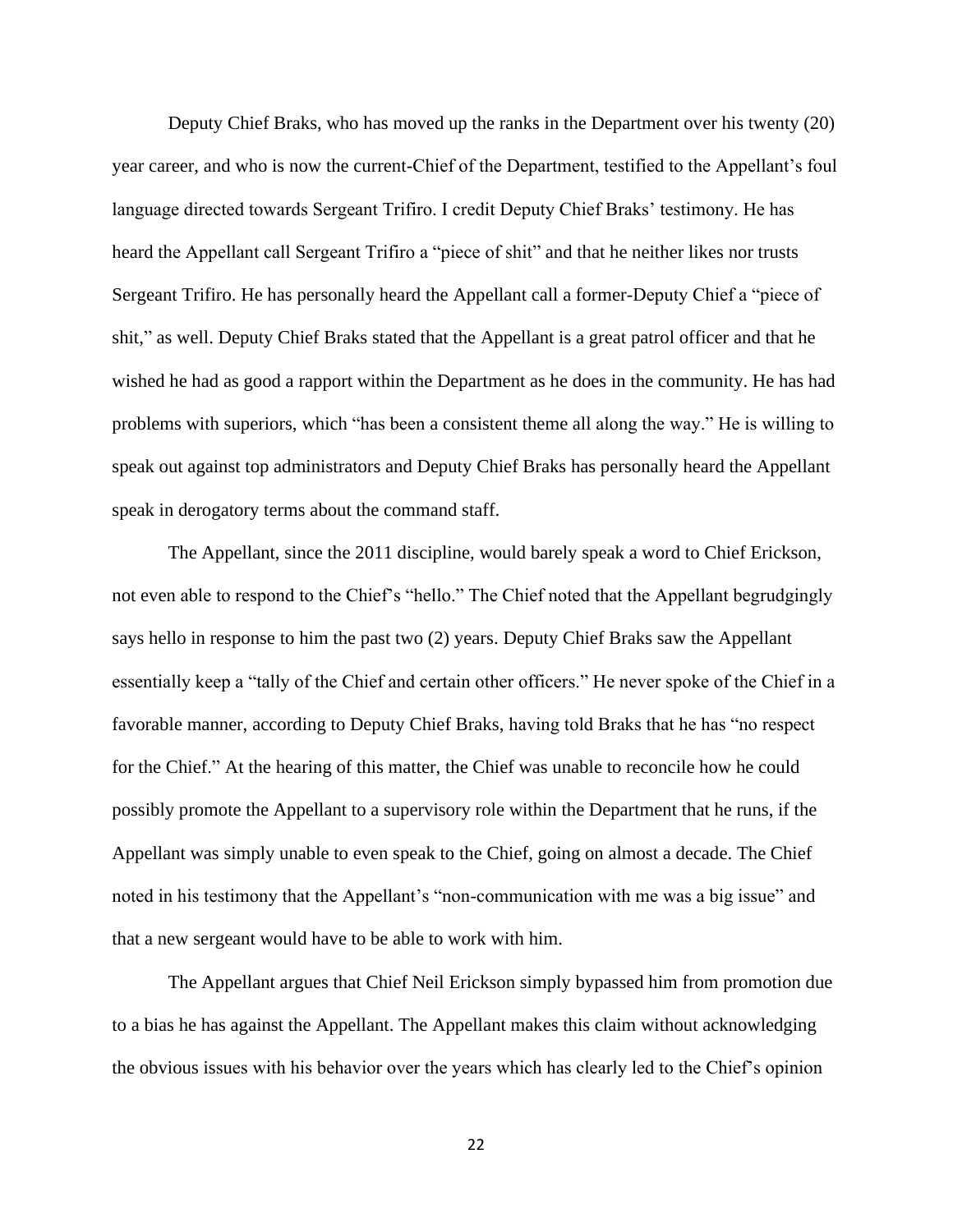of the Appellant. It is unreasonable for the Chief of any Department not to evaluate and utilize twenty-four (24) years of an officer's behavior when the Chief is deciding whether that employee is a good candidate for promotion to a supervisory role. The Chief is not biased so much as the Chief has formed a well-reasoned opinion of the Appellant. The Chief cannot simply wipe the slate clean and evaluate the Appellant as if he has never met him. This is not a bypass for original appointment to the position of police officer; this is for appointment to a role with even more responsibility and the new sergeant must be able to communicate and work with the existing command staff. At the time the decision was made to bypass the Appellant twice, Chief Erickson was the chief; however, following his retirement, Deputy Chief Braks was promoted to Chief and Sergeant Trifiro was promoted to Deputy Chief. It would be irrational to believe that the Appellant would suddenly be able to work constructively alongside Deputy Chief Trifiro, let alone even bring himself to speak to him. Deputy Chief Braks testified that, in his opinion, the Appellant would not be able to work alongside the new command staff, even with the retirement of Chief Erickson. This is not a large Department in terms of the number of supervisors. There are two (2) lieutenants and (5) five sergeants. The Appellant's anticipated poor behavior, due to the pattern he has exhibited for years, could certainly have a major impact on the Department and its morale and this is not a risk the Department was willing to take. It is not the Commission's role to substitute its judgment for that of the Appointing Authority in this regard.

In addition to his 2011 discipline for insubordination and tardiness, the Appellant was disciplined in December 2018 for violation of a Courtesy Rule and a General Order on Dispatch Access. This incident was not listed in the first bypass letter, and therefore, the Commission did not take this one incident into consideration for that bypass. The Commission did take this incident into consideration for the second bypass, however. This incident took place during the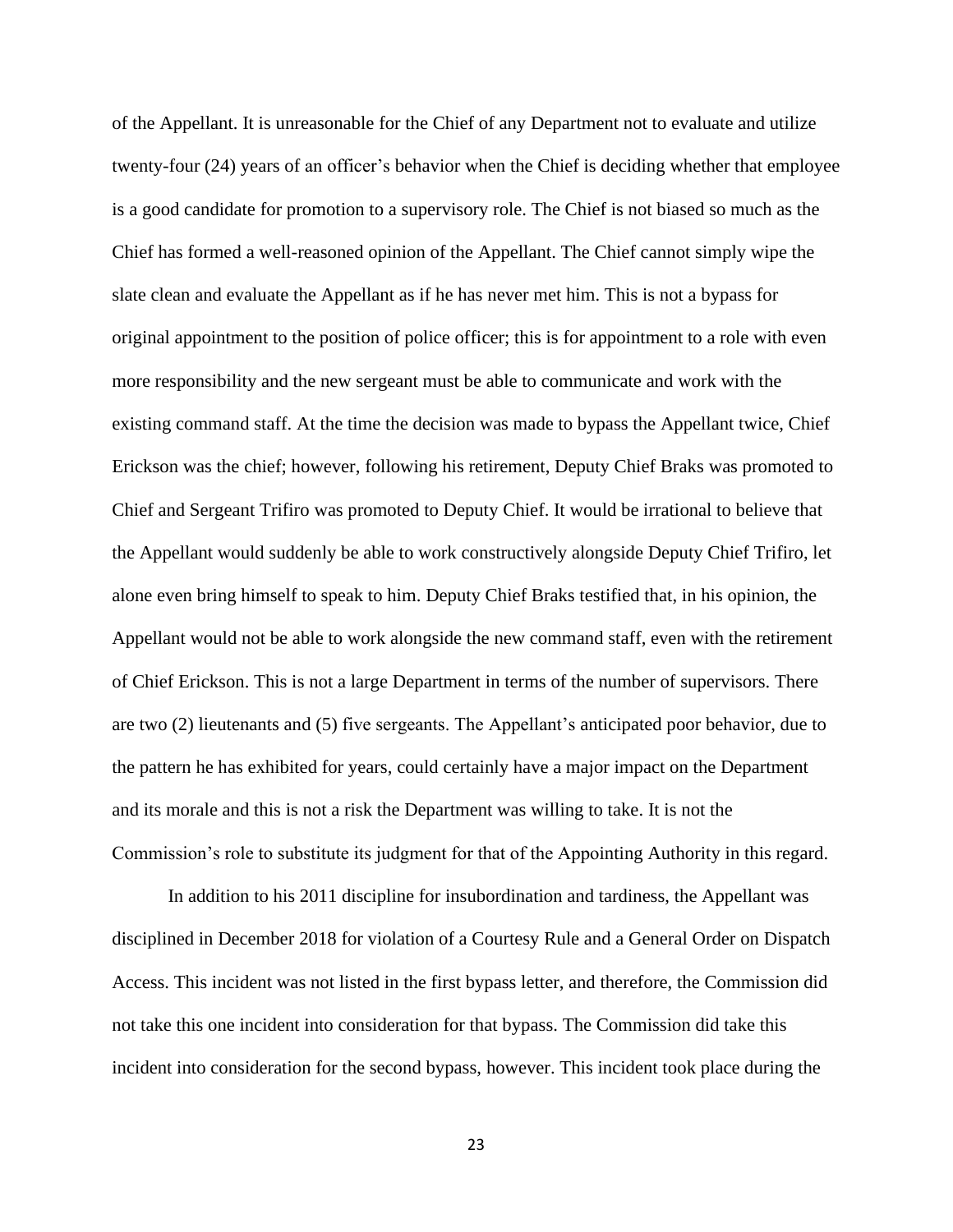pendency of the Appellant's candidacy for promotion to sergeant. Both Deputy Chief Braks and Sergeant Trifiro witnessed the December 2018 incident, wherein the Appellant barged into the dispatch area in the Department. The General Order, established in April 2018, prohibited patrol officers from entering the dispatch area. In addition to entering the area, the Appellant spoke in a brash manner to a dispatcher, which he admits "got a little heated." Sergeant Trifiro asked him to step outside to speak with him, in an effort not to embarrass the Appellant. Deputy Chief Braks testified that the Appellant's demeanor and elevated tone were unacceptable. The dispatch employee the Appellant confronted that day felt disrespected. A note of this incident was placed in the Appellant's internal affairs file. The Appellant was under the impression that he was not disciplined for this incident and felt he was only "spoken to" about the incident and did not even receive a "verbal warning." Both Sergeant Trifiro and Deputy Chief Braks testified that they were not looking to formally discipline the Appellant, that they just wanted him to listen, to be respectful, and to know that his behavior was unacceptable. The Commission finds, by a preponderance of the evidence standard, that this incident of misconduct occurred, regardless of what the formal discipline the Department imposed was labelled.

Worthy of note is a conversation Deputy Chief Braks had with the Appellant just two weeks prior, on November 28, 2018, wherein he warned the Appellant that he must stop making demeaning and degrading comments about other employees. Deputy Chief Braks noted that he specifically spoke to the Appellant about how he was making comments to other officers and civilian employees in the department while they worked, focused upon how the department was being run and poor decision being made by supervisors. He told the Appellant that these comments have not gone unnoticed. The Appellant, even in light of this stark warning in late-November, could not control himself and still barged into the dispatch area that day, confronting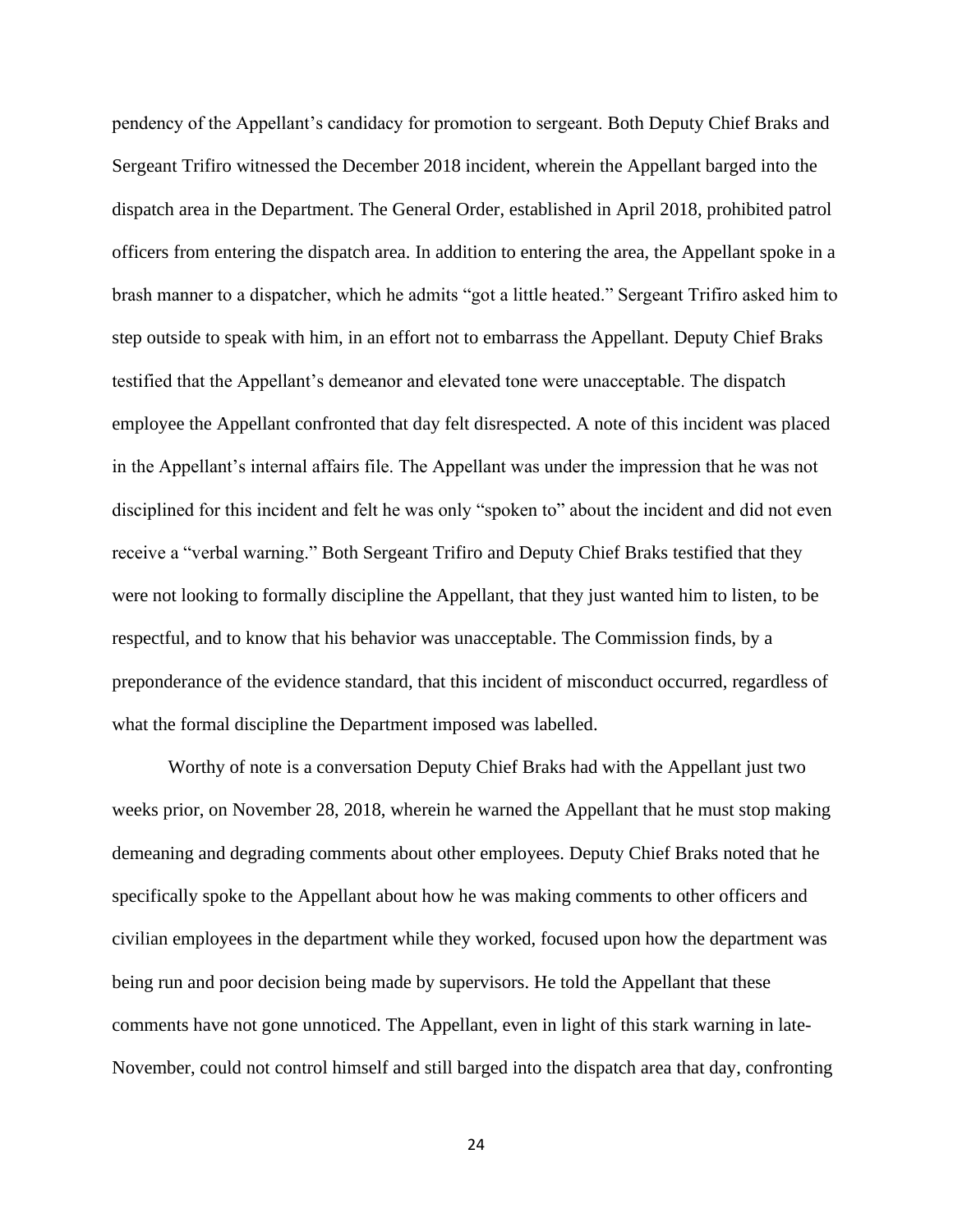the dispatch employee, right in front of his supervisors. The purpose of the General Order was to prevent this type of confrontation because the dispatch area needed to be free of distractions. The Appellant was on notice that he was only supposed to go to his own supervisor, Sergeant Trifiro, with any issues he had with dispatch. It is was not lost on the Department, or the Commission, that the Appellant was right in the middle of his candidacy for promotion, yet he chose to conduct himself in this manner at such an inopportune time.

#### *Preparation for Promotion; Educational Advancement and Initiative*

In addition to his history of a pattern of insubordination, derogatory language, and his disciplinary history for similar misconduct, the Appellant was also bypassed due to his lack of continuing police education, as compared to those officers chosen for promotion. As noted in both bypass letters, the Department took a keen interest in those officers when took the initiative to further their standing in the Department by taking advantage of additional educational opportunities made available by the Department, other than those which are mandatory inservice training, over the years. Deputy Chief Braks, during his time as lieutenant in charge of making arrangements for officers in their pursuit for continuing education courses, never once recalls a time when the Appellant asked to be enrolled in a course. He also checked with the current lieutenant in charge of that now and he was told that the Appellant sought no such courses over his twenty-four (24) year career. Braks testified that this was an issue the Department considered when it came to whether to promote the Appellant over other candidates.

Officer L, who was the first officer to bypass the Appellant for promotion to Sergeant, has a Bachelor degree in Criminal Justice from Fitchburg State and is currently enrolled in a Master's degree program in Criminal Justice. Officer L has a certification as a field training officer, among other similar certifications. which was of interest to the Department. In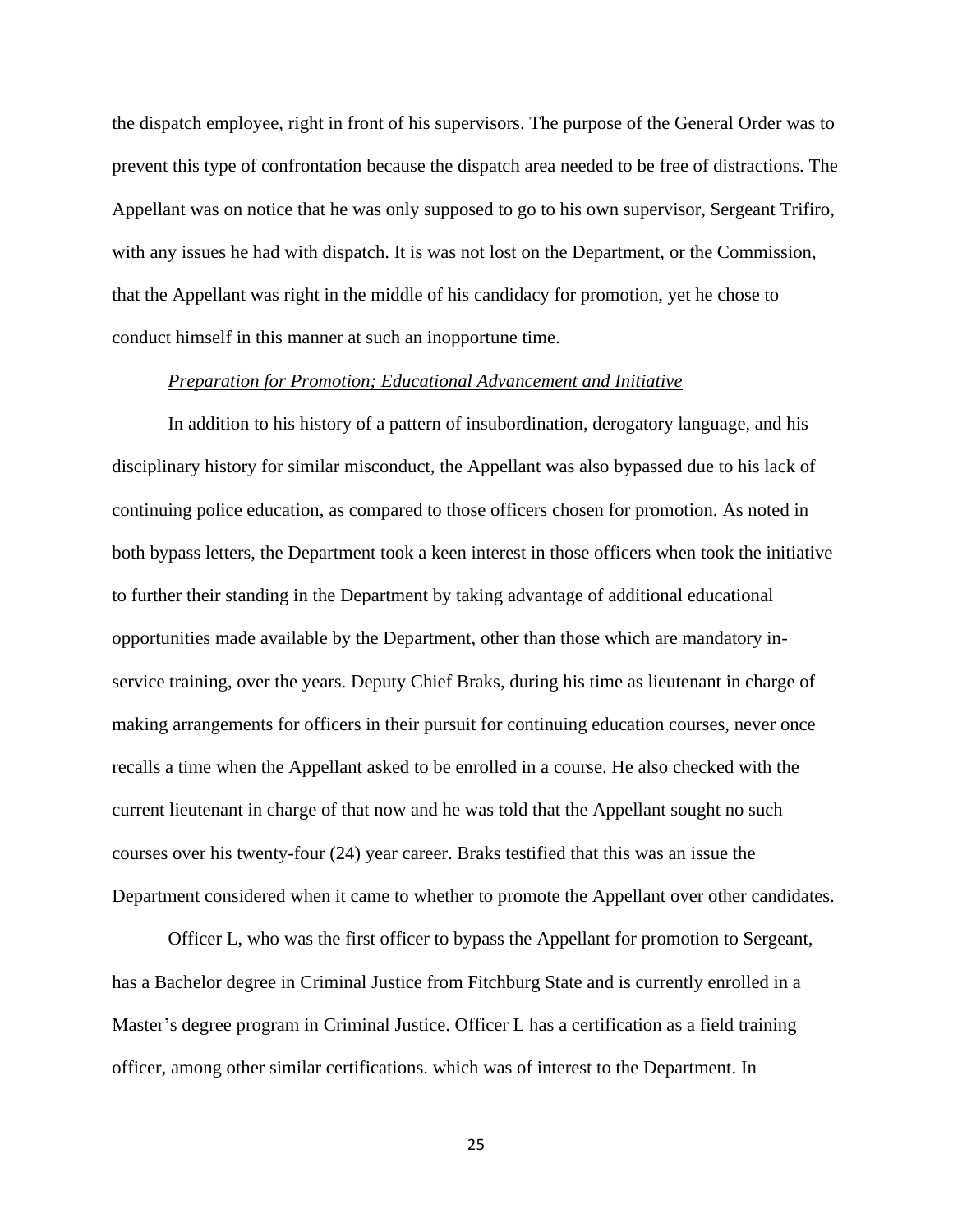comparison, the Appellant has an Associate degree in Electronic Engineering dating back to 1992 along with some courses in criminal justice, although the Appellant had not communicated the criminal justice course to the Department prior to the hearing of this matter, nor was it mentioned on his resume. Deputy Chief Braks noted that Officer L is someone "he knew could get something done – he would get involved." Braks said he had personal knowledge of his ability to communicate with the community." The January 15, 2021 letter notes that Officer L has no history of discipline in the Department and has shown, over the course of his employment, strong communication skills, as well as flexibility to deal with the public in a positive manner." The Department considers Office L to "be a self-starter who has excelled in both drug and criminal investigations." He was ranked second after the interview process, as opposed to the Appellant fourth ranking.

Additionally, Officer W, who bypassed the Appellant for a promotion to Sergeant, had taken the initiative to advance his career opportunities by taking an eighty (80) hour course at the Massachusetts Criminal Justice Training Academy to become a teacher at that academy. He sought this on his own, willing to pay for it by himself, which the Department did not have him do. He has also taken several other classes through the Department to prepare for advancement, Deputy Chief Braks testified. He does not have a college degree but has taken college courses in criminal justice. The bypass letter indicates that Officer W has a strong history communication and flexibility with the community at large. Officer W does not have a record of disciplinary action in his file, although the Chief testified to an incident for which he was verbally warned about driving off the road after a Department golf tournament, which the Chief believes he may have been drinking at. The issue for the Commission is "not whether it would have acted as the appointing authority had acted, but whether, on the facts found by the commission, there was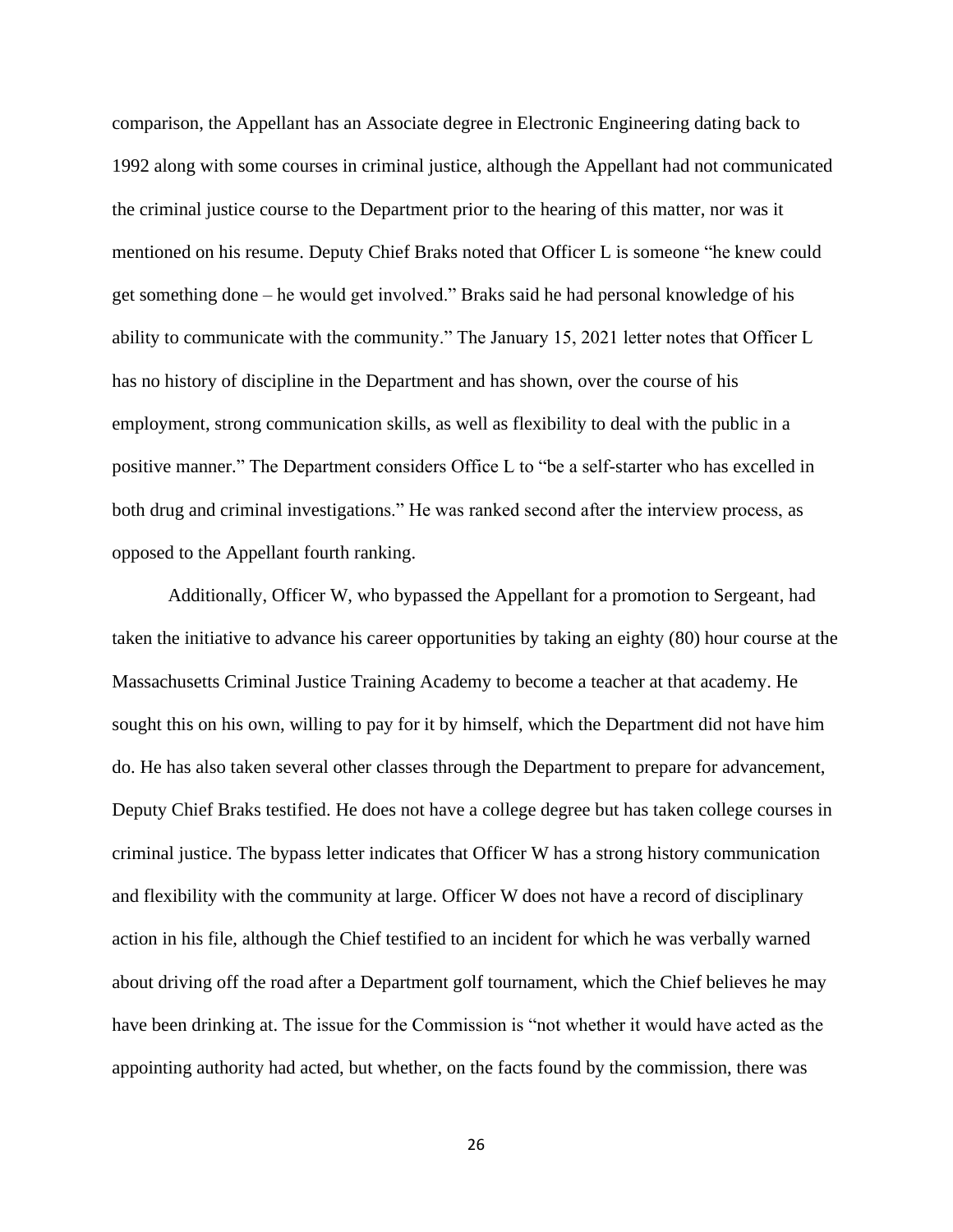reasonable justification for the action taken by the appointing authority in the circumstances found by the commission to have existed when the Appointing Authority made its decision." Watertown v. Arria, 16 Mass. App. Ct. 331, 332 (1983).

## *Oral Board Interviews*

Lastly, the City points to the Appellant's ranking in the interview process, as compared to Officers L and W, as yet another reason for bypass, in conjunction with the Appellant's history of insubordination, his poor working relationship with superiors, his prior disciplinary history, and lack of educational initiative. Police departments and other public safety agencies are properly entitled to, and often do, conduct interviews of potential candidates as part of the hiring process. In an appropriate case, a properly documented poor interview may justify bypassing a candidate for a more qualified one. Connor v. Andover Police Department, Case Number G2-16- 159 (2017), citing, Dorney v. Wakefield Police Dep't., 29 MCSR 405 (2016; Cardona v. City of Holyoke, 28 MCSR 365 (2015). Some degree of subjectivity is inherent and permissible in any interview procedure, but care must be taken to preserve a "level playing field" and "protect candidates from arbitrary action and undue subjectivity on the part of the interviewers." Flynn v. Civil Service Comm'n., 15 Mass.App.Ct. 206, rev.den., 388 Mass.1105 (1983).

There were deficiencies in the Department's Oral Board interviewing process.<sup>14</sup> This was the first time the City had utilized the interview process and it showed. For instance, the interviews were not audio or video recorded nor were the candidate's answers to individual questions scored numerically, which would lead to some objectivity in an inherently subjective exercise. No such scoring system was used. The Oral Board's only ranking of candidates was

<sup>&</sup>lt;sup>14</sup> Chief Erickson gave the Appellant the choice to forego the interview altogether, since he was on a prior certification list and was not given notice of the interviews prior to his 2016 exam. The other candidates took a 2017 exam and were given the proper notice. The Appellant elected to take part in the interview.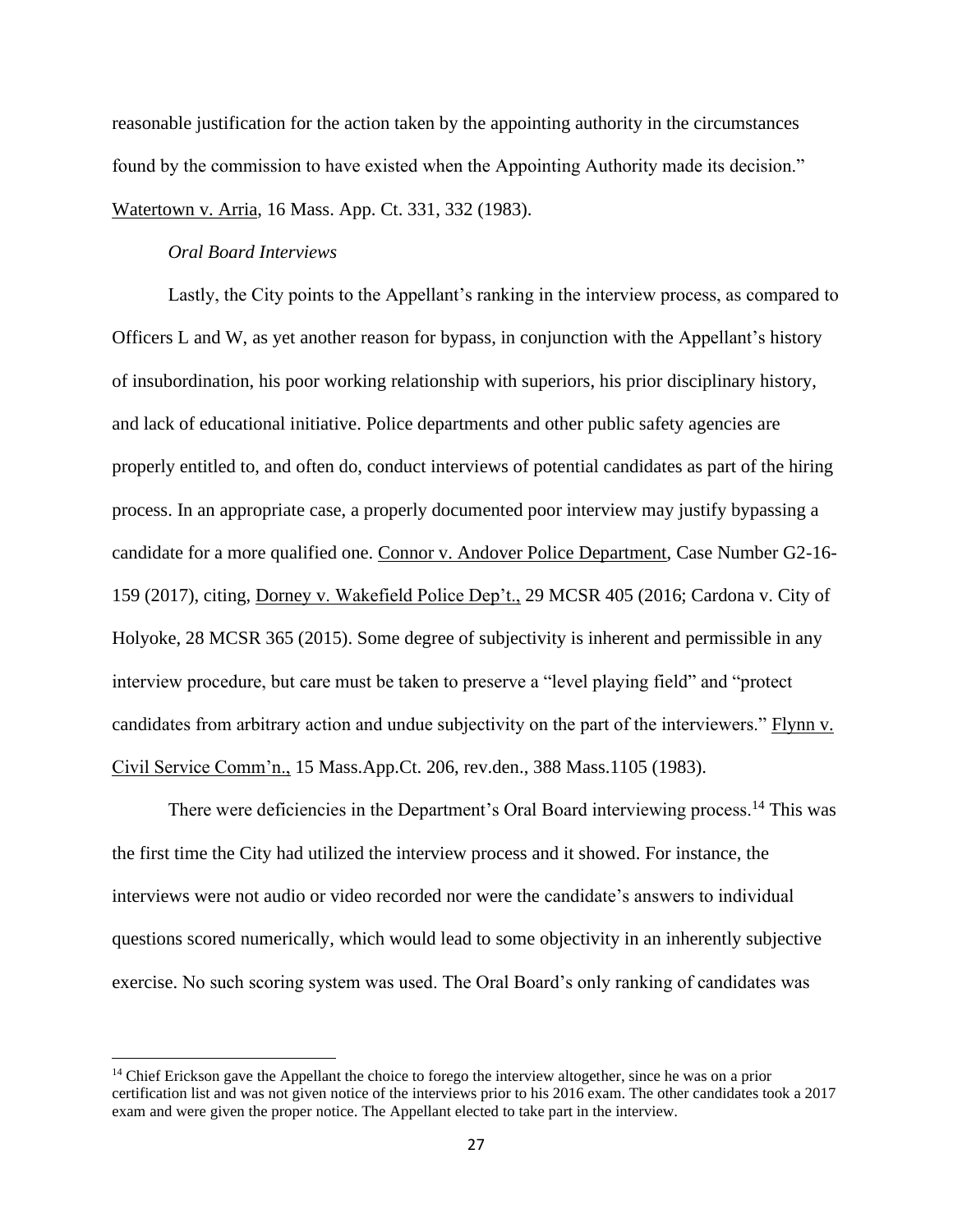made following a discussion after all interviews were conducted. Each interviewer put the candidates in their own ranking order and then the interviewers compared their rankings.

Chief Erickson, Deputy Chief Braks, and two local chiefs from other towns conducted the interviews. To the City's credit, the out-of-town interviewers, the Chief of Ashburnham, and the Chief of Westminster, added a level of objectivity to the process since these Chiefs did not know candidates. Their status as current-chiefs added a depth of experience to the ranking process. All four interviewers took notes. The City provided the Chief and the Deputy Chief's notes to the Commission; however, the Chief was unable to locate any notes the other two interviewers took during the interviews. The Chief believes he may have inadvertently thrown them away when he was cleaning his officer out prior to his retirement. Unfortunately, the Chief's notes were illegible and had to be transcribed post-hearing. Further, Deputy Chief Braks unexpectedly was called from the fourth interview, of then-Detective A, so he did not take any notes of that interview.

A copy of the questions asked during the interview to each candidate was provided to the Commission for review, along with the available notes. Deputy Chief Braks noted that Question Nine (9) on the list of questions was especially important to him, since the answers to that question was indicative of how each candidate had prepared himself through the years to become a sergeant. Deputy Chief Braks testified to the advanced training that candidates ranking first through third (then-Detective A, Officer L, and Officer W) had undertaken to prepare for advancement in their career as a major distinguisher among those candidates and the Appellant. Once the interviewers ranked each candidate one through four, the group at-large discussed each candidate. The group itself ultimately agreed unanimously on the ranking of the four candidates, with the Appellant ranking fourth. The group may have disagreed slightly, and momentarily,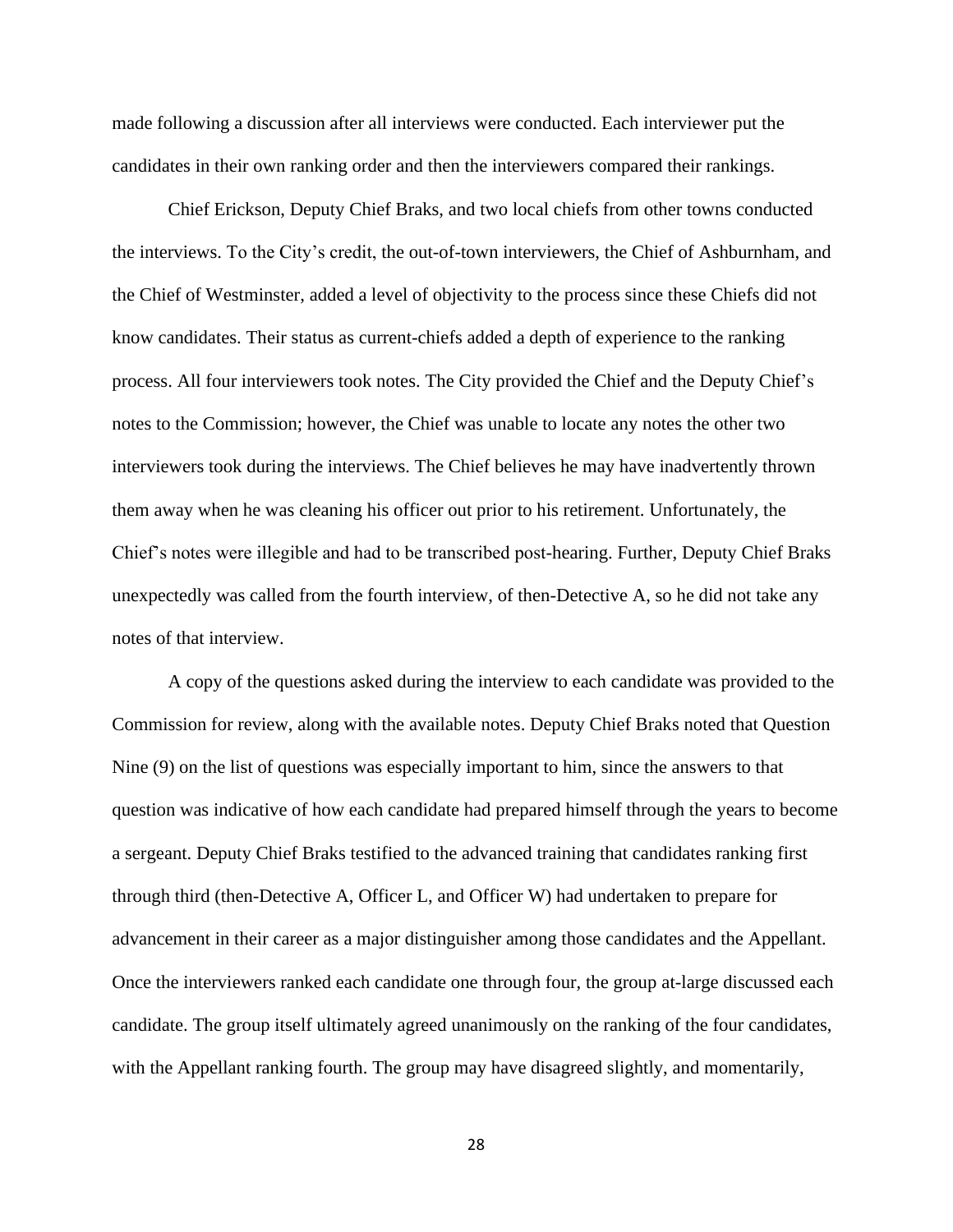about the ranking of the second and third place candidates (Officer L and Officer W), but they ultimately agreed that Officer L would be second and Officer W would be third. None of the interviewers disagreed with one another about then-Detective A ranking first and the Appellant's rank of fourth.

In light of the objective deficiencies in the actual interview process, I do not find the interview *itself* to be a sufficient reason for bypass of the Appellant; however, the interview taken in *conjunction* with all of the aforementioned reasons for bypass is a different matter entirely. The impact this interview process had on the City's decision to bypass the Appellant is overshadowed by the weight of the evidence establishing the City's reasonable justification in bypassing the Appellant based on his work history, his demonstrated distain for members of the current command staff, his disciplinary record, and his lack of initiative to further prepare for any promotion in rank educationally. If the merits for bypassing a candidate for promotion are justifiable, procedural matters need not be considered.

A bypass may be reasonably justified on the merits, even where the appointing authority uses flawed procedures for selecting candidates… in such a case, the candidate's bypass appeal should be denied despite the presence of procedural flaws, because the appointing authority comported with the fundamental purpose of the civil service system, to ensure decision-making in accordance with basic merit principles.

Henderson v. Civil Service Comm'n, 54 N.E.3d 607 (2016) citing Sherman v. Randolph, 472 Mass. 802, 813 (2015). So long as the basis upon which the City bypassed the Appellant for promotion, which includes his history of insubordination, his pattern of demeaning language against superior officers, his disciplinary history, and his lack of additional training as compared to other candidates, is adequately supported by substantial evidence (with or without consideration of the Appellant's interview), the Commission shall not substitute its judgment for the City. Cambridge, at 305.